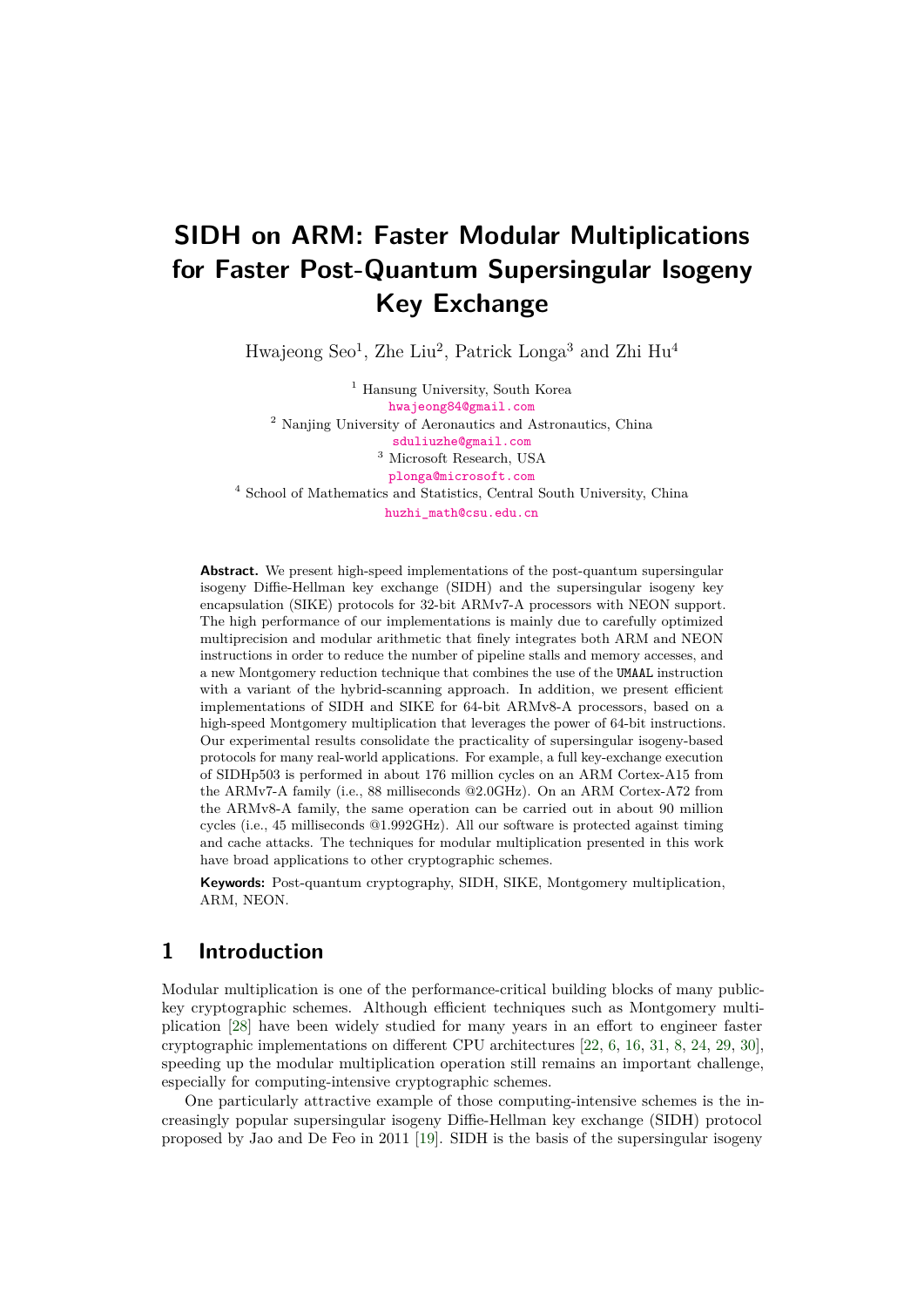key encapsulation (SIKE) protocol [\[4\]](#page-16-0), which is currently under consideration by the National Institute of Standards and Technology (NIST) for inclusion in a future standard for post-quantum cryptography [\[32\]](#page-18-6). One of the attractive features of SIDH and SIKE is their relatively small public keys which are, to date, the most compact among well-established quantum-resistant algorithms. On the downside, these protocols are much slower than other popular candidates for post-quantum cryptography, such as those based on ideal lattices. Therefore, speeding up modular multiplication, which is a fundamental arithmetic operation in SIDH, has become one of the critical tasks from which depends the practicality of these isogeny-based cryptographic schemes.

In this work, we focus on optimizing the modular multiplication, with special focus on SIDH and SIKE, for the popular 32-bit ARMv7-A and 64-bit ARMv8-A architectures, which are widely used in smartphones, mini-computers, wearable devices, and many others. Many advanced ARMv7-A processors include the NEON engine, which comprises Single Instruction Multiple Data (SIMD) instructions capable of processing heavy multimedia workloads with high efficiency. In order to exploit the parallel computing power of SIMD instructions, traditional serial implementations need to be rewritten in a vectorized way. One approach is to use so-called *redundant* representations to guarantee that sums of partial results fit in "vector" registers, as suggested in [\[18\]](#page-17-4). However, this can be inconvenient in some settings in which vectorized implementations of low-level arithmetic operations need to be integrated into libraries that use canonical (i.e., non-redundant) representations for the upper layers. In this work, one important goal is to facilitate the integration of modular arithmetic functions into the SIDH library [\[11\]](#page-17-5). This state-of-the-art supersingular isogenybased library implements the SIDH and SIKE protocols with support for two parameter sets based on the primes  $p503 = 2^{250}3^{159} - 1$  and  $p751 = 2^{372}3^{239} - 1$ . Accordingly, we adopt *non-redundant* representations for all the proposed algorithms and implementations targeting these parameters sets.

Some works in the literature have studied algorithms for modular arithmetic based on non-redundant representations. The basic idea of these methods is to split modular arithmetic operations in two or more parts, such that intermediate computations do not overflow. For example, in [\[8\]](#page-17-2) Bos et al. introduced a novel implementation of Montgomery multiplication using vector instructions that flipped the sign of the precomputed Montgomery constant and accumulated the result in two separate intermediate values that are computed in parallel. In [\[26,](#page-18-7) [27\]](#page-18-8), Martins and Sousa proposed a product-scanning based Montgomery multiplication that computes a pair of 32-bit multiplications at once. One critical disadvantage of all these algorithms is the high number of Read-After-Write (RAW) dependencies, which makes the execution flow suboptimal. In order to minimize these RAW dependencies, Seo et al. [\[29\]](#page-18-4) introduced a novel 2-way Cascade Operand Scanning (COS) multiplication that performs the partial products of two modular multiplications in an interleaved way. The method was further improved in [\[30\]](#page-18-5) by using the additive Karatsuba method for integers as long as 1024 and 2048 bits.

In this work, we take a different approach for the case of 32-bit ARMv7-A processors. We split operations into smaller sub-products either using Karatsuba (for multiprecision multiplication) or schoolbook multiplication (for Montgomery reduction), and then distribute these to the ARM and NEON engines for processing. Since the goal is to minimize pipeline stalls due to data hazards, ARM and NEON instructions are carefully interleaved to maximize the instruction level parallelism (ILP). In each case, initial and final computations are processed using ARM instructions. This approach favors the use of a non-redundant representation, which makes representation conversion routines unnecessary and facilitates integration into existing libraries, as pursued. We then specialize these techniques to Montgomery multiplication over the "SIDH-friendly" primes p503 and p751 to realize high-speed implementations of the SIDH and SIKE protocols.

Finally, we also report efficient implementations of SIDH and SIKE for 64-bit ARMv8-A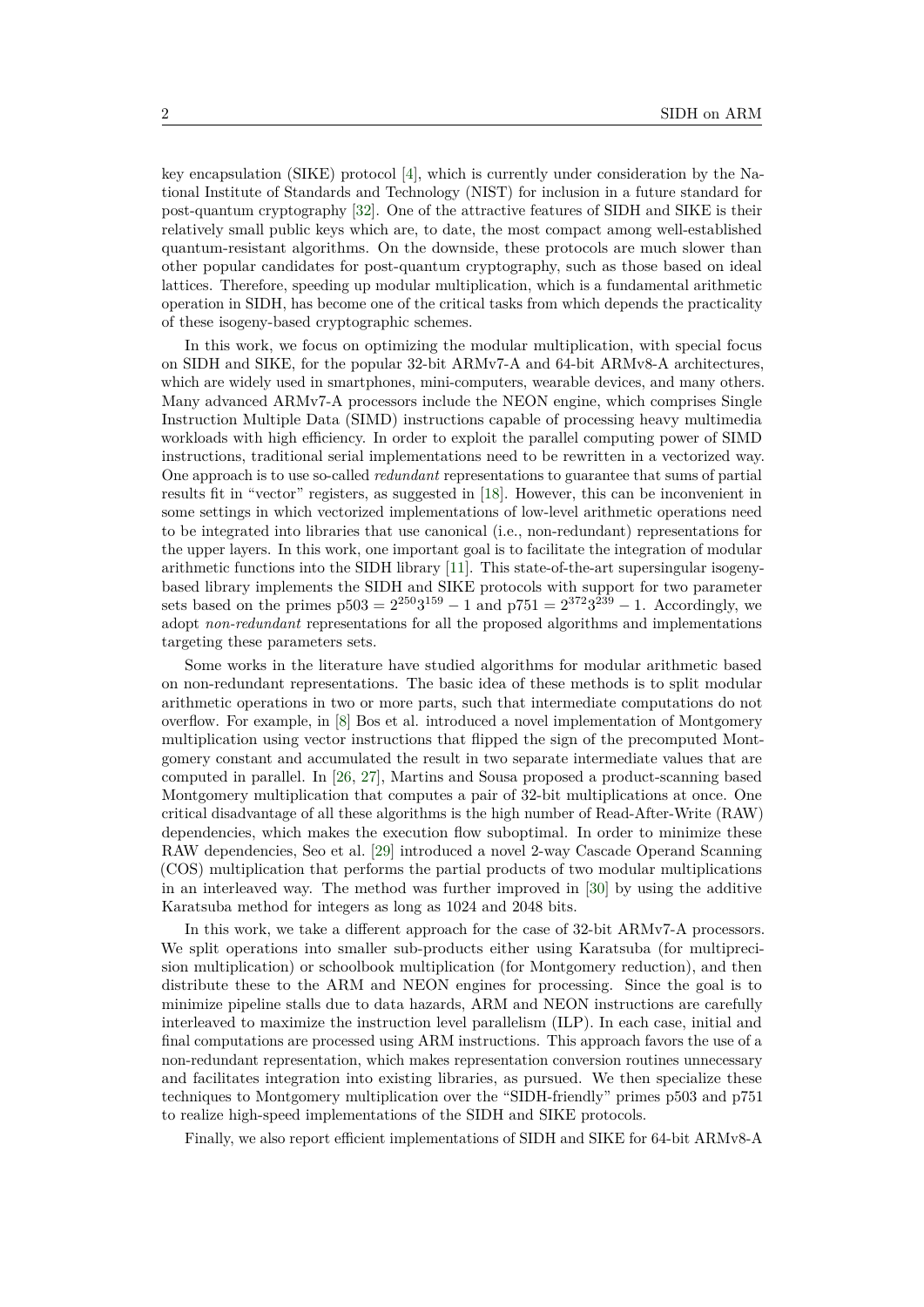processors, based on a high-speed Montgomery multiplication that leverages the power of 64-bit instructions.

Our main contributions can be summarized as follows:

- 1. We propose a unified ARM/NEON multiprecision multiplication for 32-bit ARMv7-A processors that finely integrates ARM and NEON instructions to exploit ARM's instruction level parallelism. We show that this approach reduces the number of memory accesses by employing both ARM and NEON registers for temporary storage, and reduces the number of pipeline stalls even in processors with out-of-order execution capabilities, such as the ARM Cortex-A15 CPU.
- 2. We introduce a new Montgomery reduction algorithm for 32-bit ARMv7-A processors that combines the use of the UMAAL instruction with a variant of the hybrid-scanning approach. We then use this algorithm to engineer a *generic* Montgomery reduction that combines the use of ARM and NEON instructions.
- 3. We specialize the new Montgomery reduction for ARMv7-A to the setting of supersingular isogeny-based protocols using the primes p503 and p751.
- 4. We design efficient multiprecision multiplication and Montgomery reduction algorithms specialized to the setting of supersingular isogenies using the prime p503 for 64-bit ARMv8-A.

The proposed *non-redundant* modular arithmetic algorithms, which were implemented on top of the most recent version of Microsoft's SIDH library [\[11\]](#page-17-5) (version 3.0), demonstrates that the supersingular isogeny-based protocols SIDH and SIKE are practical for the myriad of applications that use 32-bit and 64-bit ARM-powered devices. For example, a full keyexchange using SIDHp503 is performed in about 176 million cycles on an ARM Cortex-A15 from the ARMv7-A family (i.e., 88 milliseconds @2.0GHz). The same computation is executed in about 90 million cycles on an ARM Cortex-A72 from the ARMv8-A family (i.e., 45 milliseconds @1.992GHz). Our software does not use conditional branches over secret data or secret memory addresses and, hence, is protected against timing and cache attacks.

Our software for 64-bit ARMv8-A processors has been integrated to the SIDH library which is available in <https://github.com/Microsoft/PQCrypto-SIDH>.

The remainder of this paper is organized as follows. In Section [2,](#page-2-0) we briefly describe the 32-bit ARMv7-A and 64-bit ARMv8-A architectures. Sections [3](#page-4-0) and [4](#page-8-0) describe the proposed multiprecision multiplication and Montgomery reduction algorithms, respectively, and Section [5](#page-11-0) presents the specialized Montgomery multiplications for the setting of supersingular isogeny-based protocols. Thereafter, we summarize our experimental results on several ARMv7-A and ARMv8-A processors in Section [6,](#page-14-0) and conclude the paper in Section [7.](#page-16-1)

## <span id="page-2-0"></span>**2 ARM architecture**

With over 100 billion ARM-based chips shipped worldwide as of 2017 [\[1\]](#page-16-2), ARM has consolidated its hegemony as the most popular instruction set architecture (ISA) in terms of quantity. In this work, we focus on the popular 32-bit ARMv7-A and 64-bit ARMv8-A architecture families, which belong to the "application" profile implemented by cores from the Cortex-A series.

#### **2.1 ARMv7-A architecture**

As other traditional 32-bit ARM architectures, the ARMv7-A ISA [\[2\]](#page-16-3) is equipped with 16 32-bit registers (R0∼R15), from which 14 are available for use, and an instruction set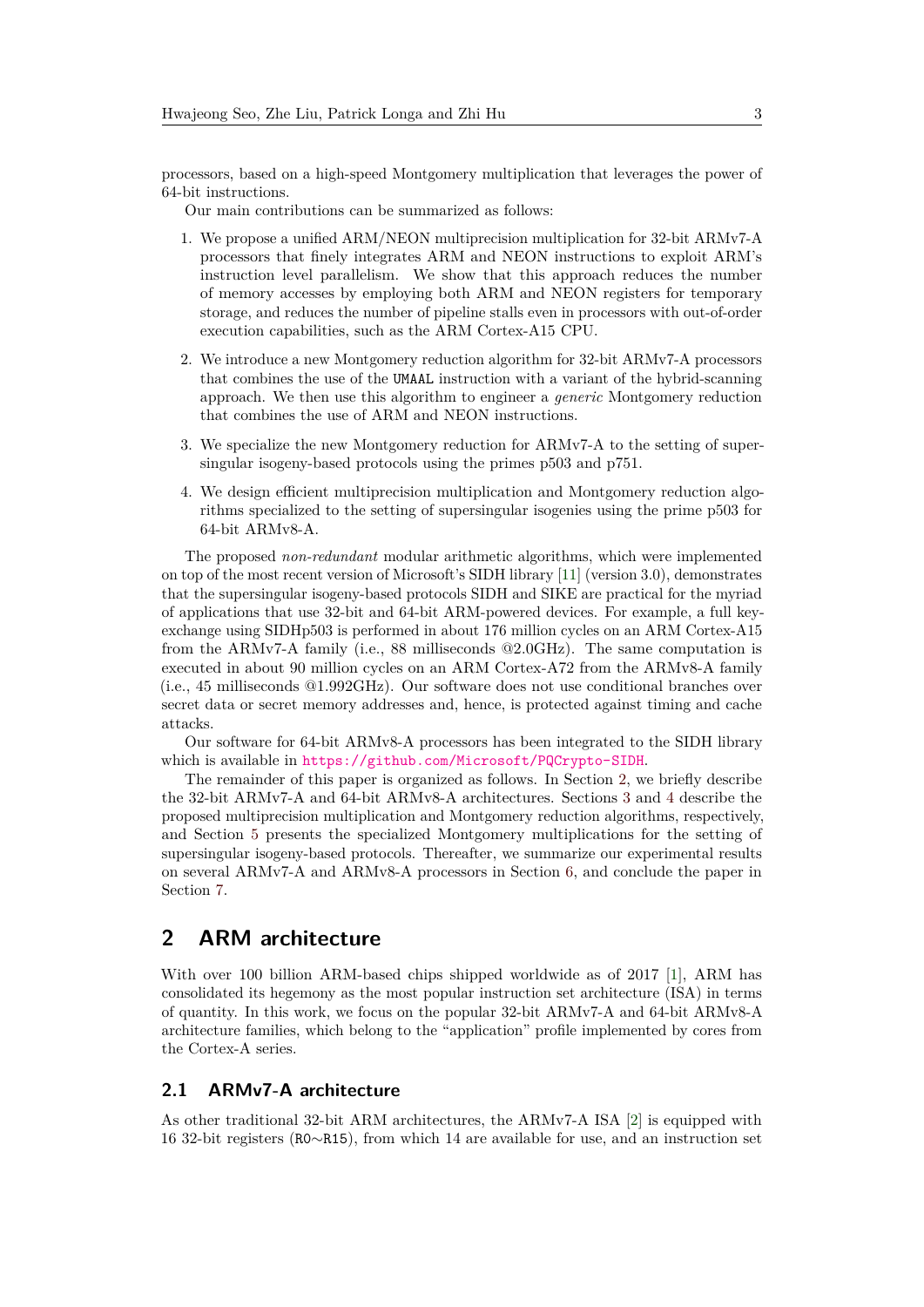supporting 32-bit operations or, in the case of Thumb and Thumb2, a mix of 16- and 32-bit operations. Since the maximum capacity of the register set is of only 448 bits, it is of critical importance to engineer techniques and algorithms that use efficiently the available registers in order to minimize memory accesses.

ARMv7-A processors support powerful unsigned integer multiplication instructions. Our implementation of modular multiplication makes use of the following multiply instructions:

- UMULL (unsigned multiplication): UMULL RO, R1, R2, R3 computes  $(R1 \parallel R0) \leftarrow R2 \times R3$ .
- UMLAL (unsigned multiplication with accumulation): UMLAL RO, R1, R2, R3 computes  $(R1 \parallel R0) \leftarrow (R1 \parallel R0) + R2 \times R3$ .
- UMAAL (unsigned multiplication with double accumulation): UMAAL RO, R1, R2, R3 computes  $(R1 \parallel R0) \leftarrow R1 + R0 + R2 \times R3$ .

Of particular interest is the UMAAL instruction, which performs a  $32 \times 32$ -bit multiplication followed by accumulations with two 32-bit values (note that the result can be held in a 64-bit register without producing an overflow). This instruction achieves the same latency and throughput of the other two multiply instructions, which means that accumulation is virtually executed for free.

A multiply instruction that is followed by a multiply-and-add with a dependency on the accumulator triggers a special accumulator forwarding that produces that both instructions are issued back-to-back. For example, on Cortex-A8 and Cortex-A9 cores the multiply and multiply-and-add instructions listed above have a latency of 5 cycles. If the special accumulator forwarding is exploited, a series of multiply and multiply-and-add instructions can achieve a throughput of 3 cycles per instruction.

**NEON engine for ARMv7-A.** Many ARMv7-A cores include NEON [\[2\]](#page-16-3), a powerful 128-bit SIMD engine that comes with 16 128-bit quadruple-word registers (Q0∼Q15) which can also be viewed as 32 64-bit double-word registers (D0∼D31). NEON includes support for 8-, 16-, 32- and 64-bit signed and unsigned integer operations that are executed in a vectorized fashion.

Our implementation of modular multiplication makes extensive use of the following two multiply instructions:

- VMULL.U32 (vectorized unsigned multiplication): VMULL.U32 QO, D2, D3[0] computes D1 ← D2[1] × D3[0], D0 ← D2[0] × D3[0].
- VMLAL.U32 (vectorized unsigned multiplication with accumulation): VMLAL.U32 Q0, D2, D3[0] computes D1 ← D1 + D2[1]  $\times$  D3[0], D0 ← D0 + D2[0]  $\times$  D3[0].

The instructions VMULL.U32 and VMLAL.U32 have a latency of 6 cycles. However, if any of these two instructions is followed by a multiply-and-add instruction (in this case, by VMLAL.U32) that depends on the result of the first instruction then the instructions are issued back-to-back thanks to a special accumulator forwarding. In this case, a series of multiply and multiply-and-add instructions can achieve a throughput of 2 cycles per instruction.

#### <span id="page-3-0"></span>**2.2 ARMv8-A architecture**

ARMv8-A, or simply ARMv8, is the latest generation of ARM architectures targeted at the "application" profile. It includes the typical 32-bit architecture, called "AArch32", and a 64 bit architecture named "AArch64" with its associated instruction set "A64" [\[3\]](#page-16-4). AArch32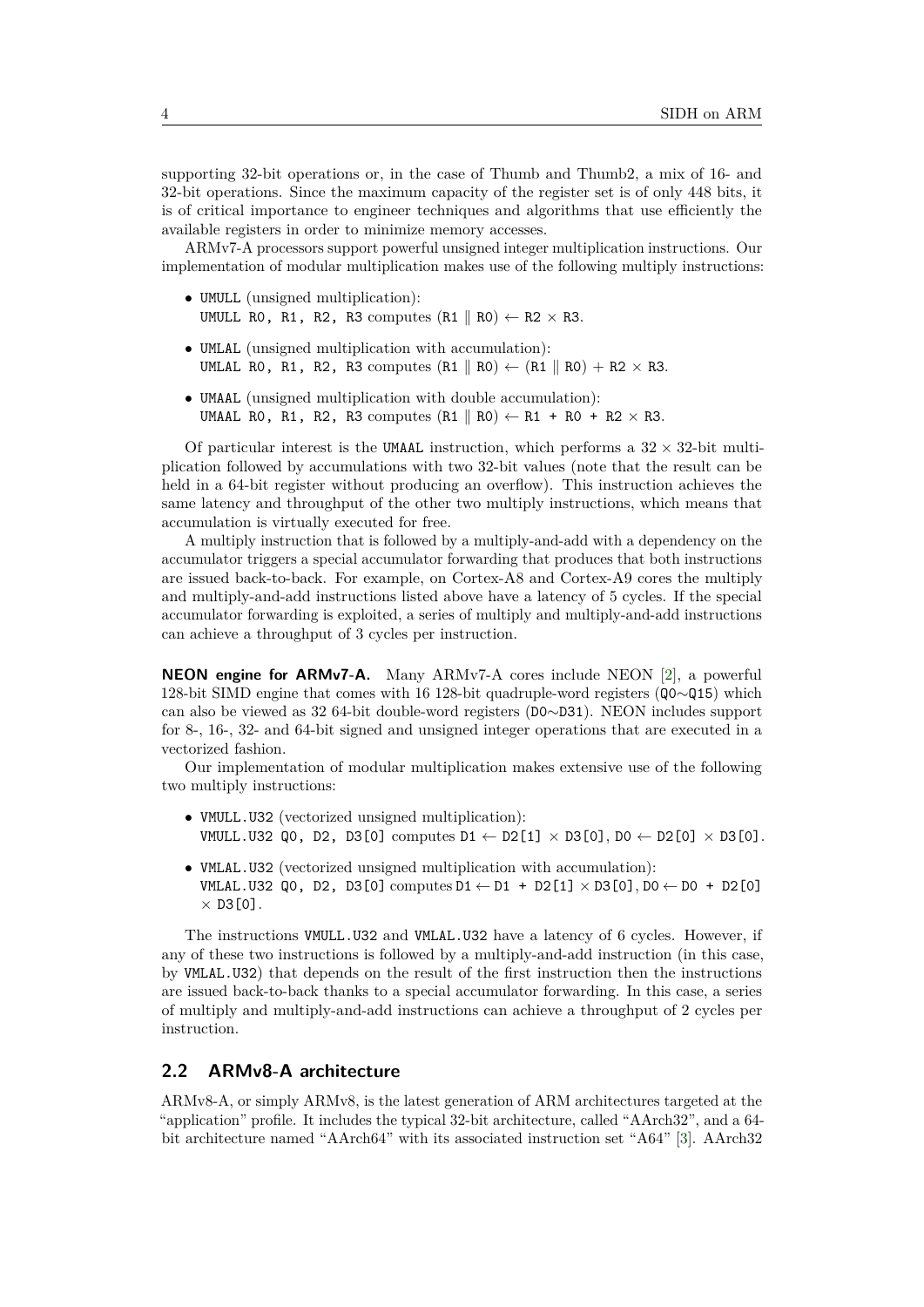preserves backwards compatibility with ARMv7 and supports the so-called "A32" and "T2" instructions sets, which correspond to the traditional 32-bit and Thumb instruction sets, respectively. AArch64 comes equipped with 31 general purpose 64-bit registers (X0∼X31), and an instruction set supporting 32-bit and 64-bit operations. The significant register expansion means that with AArch64 the maximum register capacity is expanded to 1,984 bits, a 4x increase with respect to ARMv7.

ARMv8-A processors started to dominate the smartphone market soon after their first release in 2011, and nowadays they are widely used in various smartphones (e.g., iPhone and Samsung Galaxy series). Since this architecture is used primarily in embedded systems and smartphones, efficient and compact implementations are of special interest.

ARMv8-A supports powerful unsigned integer multiplication instructions. Our implementation of modular multiplication uses the AArch64 architecture and makes extensive use of the following multiply instructions:

- MUL (unsigned multiplication, low part): UMULL XO, X1, X2 computes XO  $\leftarrow$  (X1  $\times$  X2) mod  $2^{64}$ .
- UMULH (unsigned multiplication, high part): UMULH XO, X1, X2 computes XO  $\leftarrow$   $(X1 \times X2)/2^{64}$ .

The two instructions above are required to compute a full 64-bit multiplication of the form 128-bit  $\leftarrow$  64  $\times$  64-bit, namely, the MUL instruction computes the lower 64-bit half of the product while UMULH computes the higher 64-bit half.

# <span id="page-4-0"></span>**3 Multiprecision multiplication**

There is a plethora of works in the literature that study the use of NEON instructions to implement multiprecision multiplication or the full Montgomery multiplication on 32-bit ARMv7-A processors [\[8,](#page-17-2) [26,](#page-18-7) [27,](#page-18-8) [29,](#page-18-4) [30\]](#page-18-5). However, we point out that it is possible to achieve relatively good performance by exploiting efficient ARM instructions, such as UMAAL, especially if one limits the analysis to the use of non-redundant representations.

In Table [1,](#page-4-1) we summarize the results of our experiments with state-of-the-art techniques to realize ARM-only and NEON-only implementations of 256- and 512-bit multiprecision multiplications. For the ARM-only implementation we adapted the implementation by Fujii and Aranha [\[14\]](#page-17-6) that uses the UMAAL instruction with the Consecutive Operand Caching (COC) method. In the case of NEON-only multiplication, we adapted the implementation by Seo et al. [\[30\]](#page-18-5) that uses Karatsuba multiplication with the sub-products carried out with the Cascade Operand Scanning (COS) method proposed in [\[29\]](#page-18-4).

<span id="page-4-1"></span>Table 1: Comparison of 256-bit and 512-bit multiprecision multiplications using nonredundant representations and implemented with either ARM or NEON instructions (32-bit ARMv7-A architecture). The results (in clock cycles) were obtained on an ARM Cortex-A15 processor.

| Bitlength  | Reference |             | Timings $[cc]$ |  |
|------------|-----------|-------------|----------------|--|
| $256$ -bit | 14        | ARM         | 158            |  |
|            | 30        | <b>NEON</b> | 188            |  |
| $512$ -bit | 14        | ARM         | 596            |  |
|            | 30        | <b>NEON</b> | 632            |  |

The results in Table [1](#page-4-1) show that, in the case of methods using non-redundant representations, ARM-based implementations of multiprecision multiplication can be more efficient than their NEON-based counterparts. Next, we propose an approach for multiprecision multiplication that takes into account this observation. Moreover, in contrast to most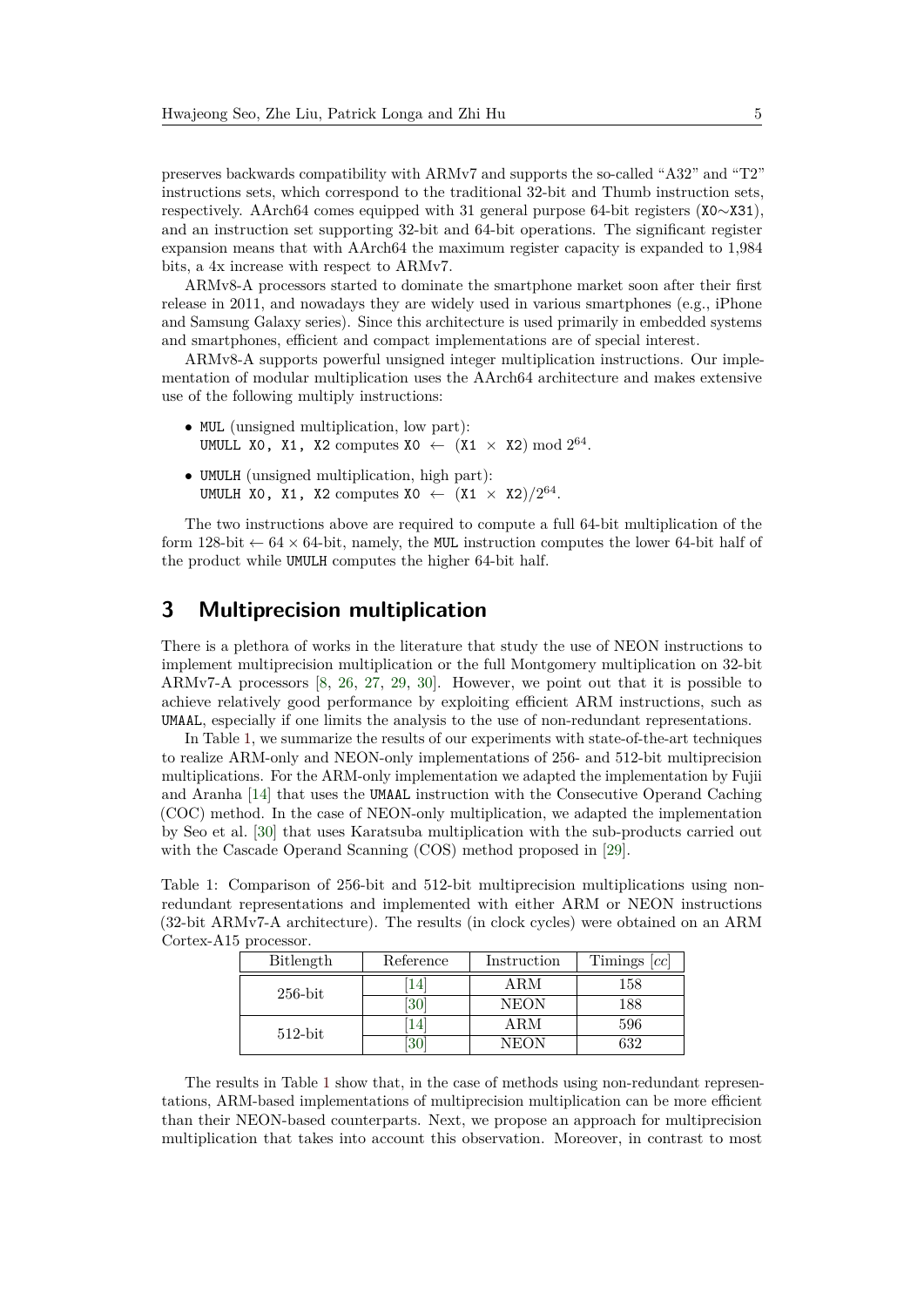previous works, the proposed method finely mixes ARM and NEON instructions to improve performance further.

#### <span id="page-5-1"></span>**3.1 Unified ARM/NEON multiplication for ARMv7-A**

A well-known technique to improve CPU usage in certain ARM processors consists of exploiting the instruction-level parallelism of ARM and NEON instructions. For example, in cryptography the idea of mixing ARM and NEON instructions has been exploited to speed up the Salsa20 stream cipher [\[5\]](#page-17-7). In [\[12\]](#page-17-8), Faz et al. used the technique to optimize the arithmetic over the extension field  $\mathbb{F}_{p^2}$  by interleaving ARM-only and NEON-only multiplication and modular reduction routines. And Longa [\[25\]](#page-18-9) engineered implementations of extension field multiplication and squaring using NEON that were interleaved with other less expensive operations such as additions and subtractions over  $\mathbb{F}_p$  implemented with ARM instructions.

In the following, we will use *m* to denote the maximum bitlength of the input operands to the multiprecision multiplication (we refer to the corresponding operation as an *m*-bit multiplication). In order to simplify the description we will assume that *m* is some even integer value.

In this section, we show how to use the ARM/NEON mixing technique with the Karatsuba multiplication for realizing the multiprecision multiplication. For this, some Karatsuba sub-products are implemented with ARM instructions and others with NEON instructions, and these different routines are then finely interleaved. Sub-products run by ARM are implemented with the UMULL/UMAAL instructions and the Consecutive Operand Caching (COC) method [\[14\]](#page-17-6), while sub-products run by the NEON engine are implemented with the VMULL/VMLAL instructions and the Cascade Operand Scanning (COS) method [\[29\]](#page-18-4). After corresponding computations are concluded, the results are combined together using ARM instructions. The proposed unified ARM/NEON multiplication is depicted in Algorithm [1.](#page-5-0) Additional details follow below.

<span id="page-5-0"></span>

| <b>Algorithm 1</b> Unified ARM/NEON multiplication                                                                        |          |
|---------------------------------------------------------------------------------------------------------------------------|----------|
| <b>Input:</b> Two <i>m</i> -bit operands $A = (A_H  A_L)$ and $B = (B_H  B_L)$<br><b>Output:</b> 2 <i>m</i> -bit result C |          |
| 1: $A_M \leftarrow  A_L - A_H $                                                                                           | ${ARM}$  |
| 2: $B_M \leftarrow  B_L - B_H $                                                                                           | ${ARM}$  |
| Interleaved section begin                                                                                                 |          |
| 3: $C_L \leftarrow A_L \cdot B_L$                                                                                         | ${ARM}$  |
| 4: $C_M \leftarrow A_M \cdot B_M$                                                                                         | ${NEON}$ |
| 5: $C_H \leftarrow A_H \cdot B_H$                                                                                         | ${ARM}$  |
| Interleaved section end                                                                                                   |          |
| 6: return $C \leftarrow C_L + (C_L + C_H - C_M) \cdot 2^{\frac{m}{2}} + C_H \cdot 2^m$                                    | { ARM }  |

The method applies 1-level Karatsuba at the top layer [\[20\]](#page-18-10). Accordingly, we split an *m*-bit operand multiplication into *m/*2-bit operand multiplications, which reduces the cost of multiplication from four  $m/2$ -bit multiplications to three  $m/2$ -bit multiplications. There are two well-known approaches to realize Karatsuba, namely *additive* and *subtractive*. Assume a multiplication of two operands  $A = A_H \cdot 2^{\frac{m}{2}} + A_L$  and  $B = B_H \cdot 2^{\frac{m}{2}} + B_L$ . The multiplication  $C = A \cdot B$  can be computed according to the following equation with the additive Karatsuba algorithm:

$$
A_H \cdot B_H \cdot 2^m + [(A_H + A_L)(B_H + B_L) - A_H \cdot B_H - A_L \cdot B_L] \cdot 2^{\frac{m}{2}} + A_L \cdot B_L
$$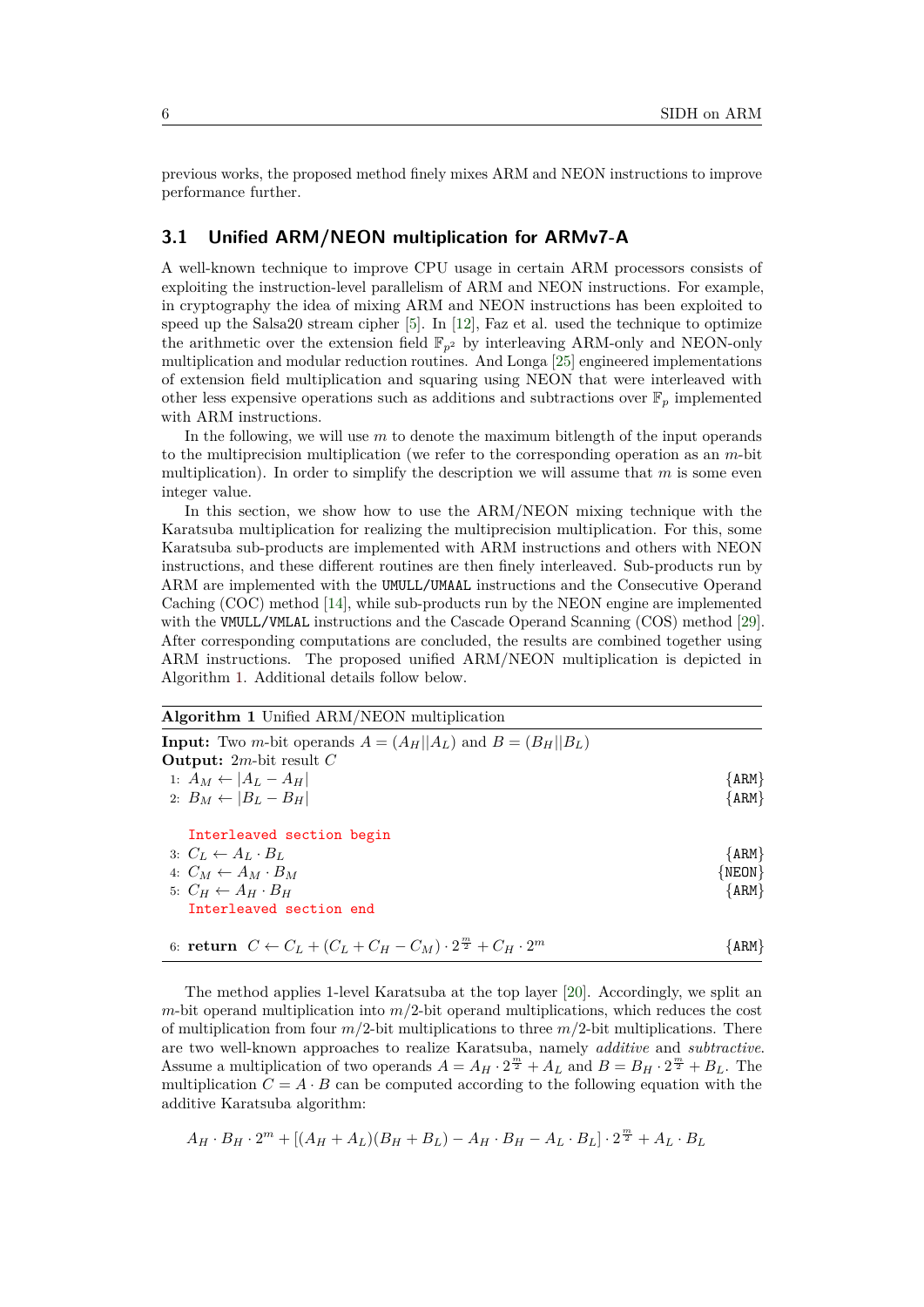And with the subtractive Karatsuba algorithm [\[17\]](#page-17-9):

$$
A_H \cdot B_H \cdot 2^m + [A_H \cdot B_H + A_L \cdot B_L - |A_H - A_L| \cdot |B_H - B_L|] \cdot 2^{\frac{m}{2}} + A_L \cdot B_L
$$

In our implementations, we use the subtractive Karatsuba algorithm, which avoids the carry bits in the computation of  $C_M$  but requires two absolute differences and one conditional negation (see Algorithm [1\)](#page-5-0). As shown in Algorithm [1,](#page-5-0) the computations of the two absolute differences are performed by the ARM processor at the beginning of the execution, and then the results are directly transferred to NEON registers. Thus, the corresponding  $m/2$ -bit multiplication is assigned to the NEON engine, and the remaining two  $m/2$ -bit multiplications are assigned to the ARM processor. These NEON and ARM routines are finely interleaved to exploit the instruction-level parallelism. As stated before, we use the COC method with UMAAL for the ARM routines, while the COS method is used for the NEON routine. A word-level (32-bit) depiction of the algorithm for a 256-bit multiprecision multiplication is presented in Figure [1.](#page-6-0) e the subtractive Karatsuba algorith two absolute unicreases are performed by

<span id="page-6-0"></span>

Figure 1: Unified 256-bit ARM/NEON multiplication at the word-level, ①: operand subtraction;  $(2)$  (4): two sub-products on ARM;  $(3)$ : sub-product on NEON;  $(5)$ : result accumulation.

routine —executed as Single Instruction Multiple Data (SIMD)— two partial products are product. The lowermost points represent the results  $C[i]$  from the rightmost corner  $(i = 0)$ eftmost corner  $(i = 2n - 1)$ to the leftmost corner  $(i = 2n - 1)$ . For the ARM routines —executed as Single Instruction performed per row. 3 Single Data (SISD)— one partial product is performed per row, whereas for the NEON The method is depicted using the execution structure from Algorithm [1](#page-5-0) and also in rhombus form (see Figure [1\)](#page-6-0), where the following notation is required. Let *A* and *B* be operands of length *m* bits each. Each operand is written as  $A = (A[n-1],...,A[1],$ *A*[0]) and  $B = (B[n-1], ..., B[1], B[0])$ , where  $n = [m/w]$  is the number of words to represent operands, and *w* is the computer word size. The result  $C = A \cdot B$  is represented by  $C = (C[2n-1], ..., C[1], C[0])$ . In the rhombus, the lowest indices  $(i, j = 0)$  of the product appear at the rightmost corner, whereas the highest indices  $(i, j = n - 1)$  appear at the leftmost corner. A black arrow over a point indicates the processing of a partial

The sub-sections corresponding to the three Karatsuba sub-products are denoted by **2**, **4** (ARM using COC method), and **3** (NEON using COS method). The execution in Figure [1](#page-6-0) is as follows.

- In Step ①, the operand subtraction to generate the middle results  $A_M[0 \sim 3]$  ←  $|A[0 \sim 3] - A[4 \sim 7]$  and  $B_M[0 \sim 3] \leftarrow |B[0 \sim 3] - B[4 \sim 7]$  is performed using ARM instructions.
- After Step (1), the interleaved section begins. In Step (3), the middle part of Karatsuba multiplication  $(C_M[0 \sim 7] \leftarrow A_M[0 \sim 3] \times B_M[0 \sim 3]$  is performed on the NEON engine, while in Steps  $(2)$  and  $(4)$  the lower and higher parts (resp.) of Karatsuba are performed by ARM instructions.

 $\mathcal{L}^{\mathcal{L}}(\mathcal{L}^{\mathcal{L}})$  can be a set of the contract of the contract of the contract of the contract of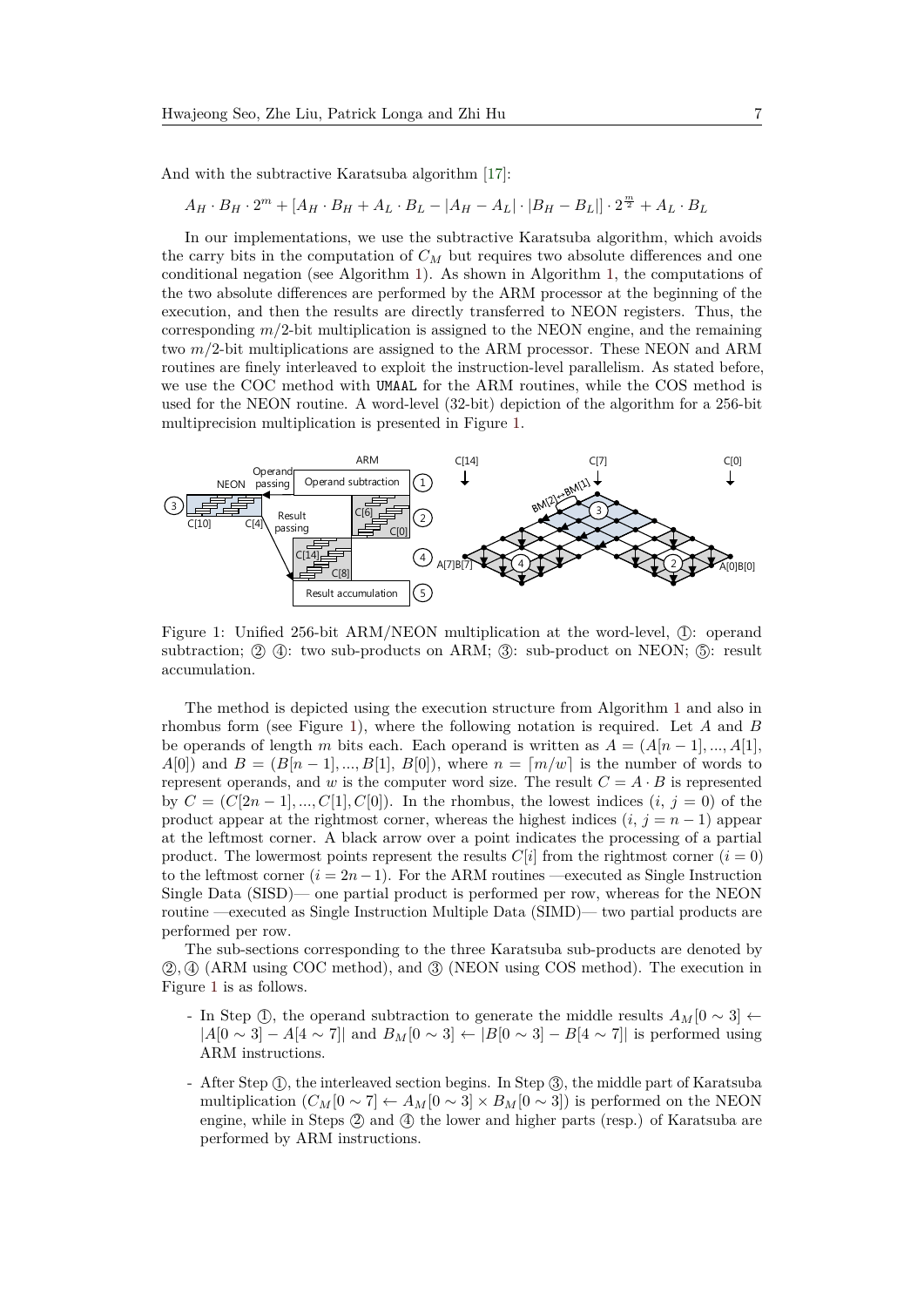- Straightforward Karatsuba multiplication requires 3*n* addition/subtraction operations for the calculation of  $(C_L + C_H - C_M) \cdot 2^{\frac{m}{2}}$ ; see Algorithm [1.](#page-5-0) We store partially accumulated intermediate results in order to save some computations and memory accesses. First, the higher and lower parts are accumulated and stored as  $T \leftarrow$  $C_L + C_H \cdot 2^{\frac{m}{2}}$ , which allows us to save  $n/2$ -word additions, *n*-word load and *n*word save operations. Second, the intermediate results of ARM are accumulated together with the intermediate results of NEON as follows:  $C \leftarrow T_L + (((T_L + T_M) +$  $(T_M + T_H) \cdot 2^{\frac{m}{2}} + C_{ML}) \cdot 2^{\frac{m}{2}}$ , where  $T_L \leftarrow T \mod 2^{\frac{m}{2}}$ ,  $T_M \leftarrow (T \mod 2^m)$  div  $2^{\frac{m}{2}}$ ,  $T_H \leftarrow T$  div  $2^m$ , and  $C_{ML} \leftarrow C_M$  mod  $2^{\frac{m}{2}}$ . The intermediate result  $C_{ML}$  is directly transferred from NEON to ARM registers, saving *n*-word memory accesses (*n/*2-word load and *n/*2-word save operations).
- Lastly, the remaining part from the NEON computation (i.e.,  $C_{MH} \leftarrow C_M$  div  $2^{\frac{m}{2}}$ ) is used to compute  $C \leftarrow C + (C_{MH} + T_H) \cdot 2^{\frac{3m}{2}}$  in Step  $\circledS$ . The intermediate result  $C_{MH}$  is also directly transferred from NEON to ARM registers, which saves *n*-word memory accesses  $(n/2$ -word load and  $n/2$ -word save operations).

Even though ARM processors such as the Cortex-A15 support out-of-order execution, we observed experimentally that manual scheduling significantly improves performance. Since the number of lines of the ARM routines is roughly twice the number of lines of the NEON routine, we mixed two ARM instructions per each NEON instruction (i.e., ...; ARM instruction; ARM instruction; NEON instruction; ..., and so on). For example, for the 512-bit multiplication the straight version without interleaving is computed in 590 cycles on a Cortex-A15. After interleaving as explained above, the cost is reduced to only 470 cycles (i.e., multiplication is executed 1.25x faster).

In Table [2,](#page-7-0) we compare the results of the proposed method for 512-and 768-bit multiprecision multiplication with other implementations based on ARM and NEON instructions. For example, the proposed unified ARM/NEON approach is about 1.3x faster than methods based on ARM-only or NEON-only instructions for computing 512-bit multiprecision multiplication.

<span id="page-7-0"></span>Table 2: Comparison of implementations of 512-bit and 768-bit multiprecision multiplication on an ARM Cortex-A15 processor (32-bit ARMv7-A architecture). Timings are reported in clock cycles.

| Bit Length | Method            | Instruction     | Timings $[cc]$ |
|------------|-------------------|-----------------|----------------|
|            | Fujii et al. [14] | ARM             | 596            |
| $512$ -bit | GMP-6.1.2 [15]    | <b>ARM</b>      | 1,138          |
|            | Seo et al. $[30]$ | <b>NEON</b>     | 632            |
|            | This work         | <b>ARM/NEON</b> | 470            |
| 768-bit    | GMP-6.1.2 [15]    | ARM             | 2,408          |
|            | This work         | ARM/NEON        | 912            |

#### <span id="page-7-1"></span>**3.2 Multiprecision multiplication for ARMv8-A**

The extended register space and the new support for operations with 64-bit arguments introduce a significant performance improvement on 64-bit ARMv8-A processors. However, it can also be observed a widening in the gap between the cost of multiply instructions and the cost of other simple instructions such as addition. We summarize the performance of a few representative instructions on the ARM Cortex-A72 processor in Table [3.](#page-8-1) While it is possible to execute instructions such as addition and subtraction at an optimal rate of 2 instructions per cycle, a full  $64 \times 64$ -bit multiplication operation can only run at a rate of  $4 + 3 = 7$  cycles per operation (recall that to obtain a 128-bit product, one requires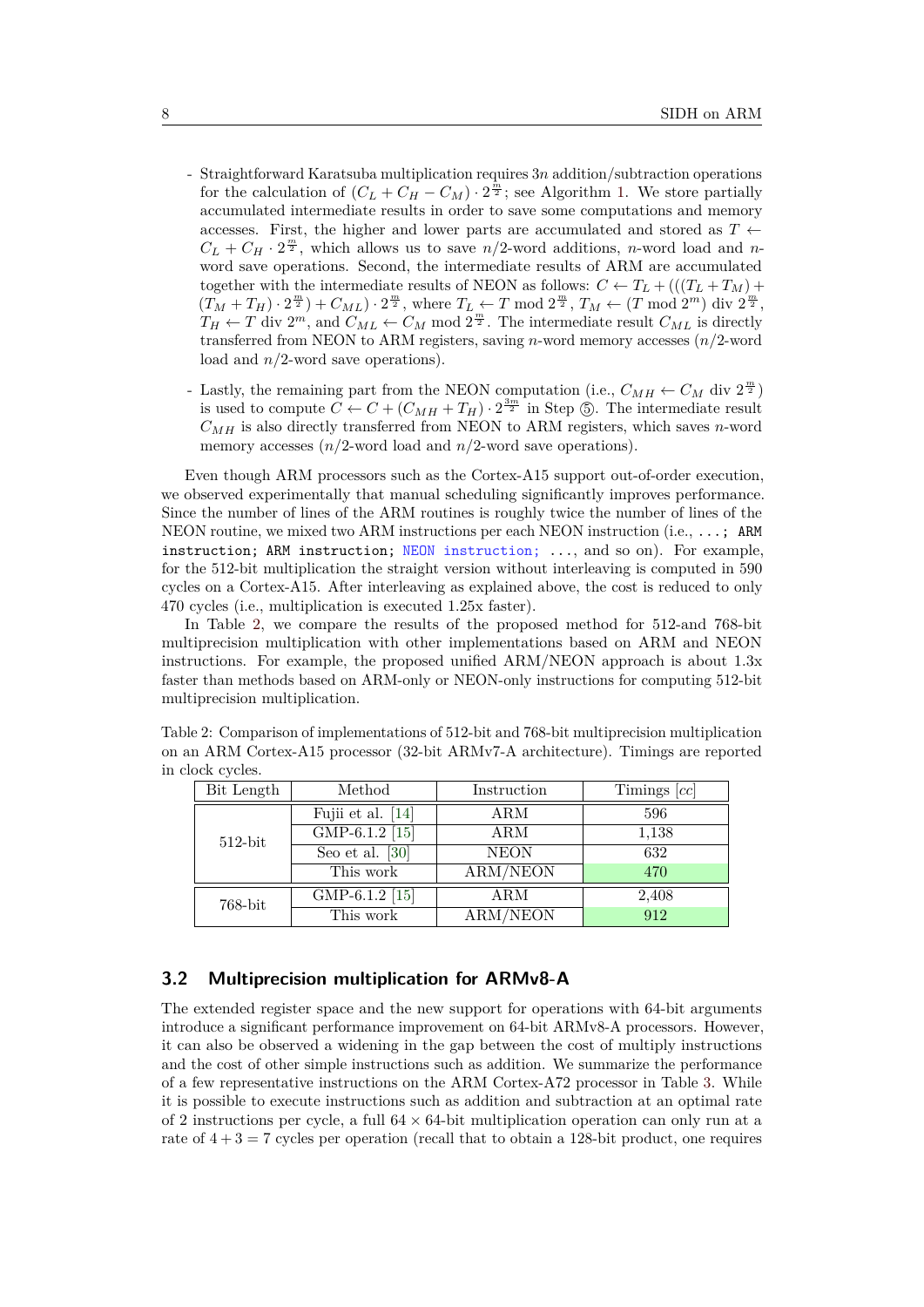a MUL instruction to compute the lower 64-bit half of the product while UMULH computes the higher 64-bit half; cf. Section [2.2\)](#page-3-0).

<span id="page-8-1"></span>Table 3: Performance comparison of various instructions on the ARM Cortex-A72 processor (64-bit ARMv8-A architecture). Timings are in clock cycles.

| AArch64 instruction Instruction group |               | Latency $[cc]$ | Throughput $ cc $ |  |
|---------------------------------------|---------------|----------------|-------------------|--|
| ADD/ADC/SUB/SBC                       | ALU, basic    |                |                   |  |
| MUL                                   | multiply      |                |                   |  |
| UMULH                                 | multiply high |                |                   |  |

Based on the observation above we engineer a multiprecision multiplication that minimizes the use of multiplication instructions by making extensive use of Karatsuba multiplication. Specifically, we use two-level additive Karatsuba to implement a 512-bit multiprecision multiplication. At the lowest level, we implement a  $128 \times 128$ -bit multiplication using the Comba method [\[9\]](#page-17-11) based on the following multiplication/addition instruction sequence

. . . MUL X0*,* X4*,* X5 UMULH X1*,* X4*,* X5 ADDS X10*,* X10*,* X2 ADCS X11*,* X11*,* X3 ADC X12*,* XZR*,* XZR MUL X2*,* X6*,* X7 UMULH X3*,* X6*,* X7 ADDS X10*,* X10*,* X0 ADCS X11*,* X11*,* X1 ADC X12*,* X12*,* XZR . . .

where the last accumulation sequence performs the computation  $(X12||X11||X10) \leftarrow (X1||X0) +$  $(X12||X11||X10)$ . Note that the two registers X0 and X1 hold the lower and higher parts of the product  $X4 \times X5$ , respectively, which are computed by the first multiplication pair placed in the upper sequence. This is done in order to hide the cost of the addition instructions using the multiply instructions. Thus, each 5-instruction multiplication/addition sequence requires 7 clock cycles (of reciprocal throughput) to execute on an ARM Cortex-A53 or Cortex-A72 processor. This means that a 128-bit Comba multiplication can be executed in approximately 28 cycles. Experimental results of this approach in the context of SIDH and SIKE are reported in Section [6.](#page-14-0)

### <span id="page-8-0"></span>**4 Modular reduction**

Multiprecision modular multiplication is a performance-critical building block in prequantum (e.g. RSA) and post-quantum (e.g. SIDH) cryptography. One of the most well-known techniques used for its implementation is Montgomery reduction [\[28\]](#page-18-0). A basic description is depicted in Algorithm [2.](#page-9-0)

The efficient implementation of Montgomery multiplication has been actively studied for both SISD and SIMD architectures. For the case of SISD architectures, such as 8-bit AVR and some 32-bit ARM processors, one of the most efficient approaches is the hybrid Montgomery multiplication. This method organizes the computation in a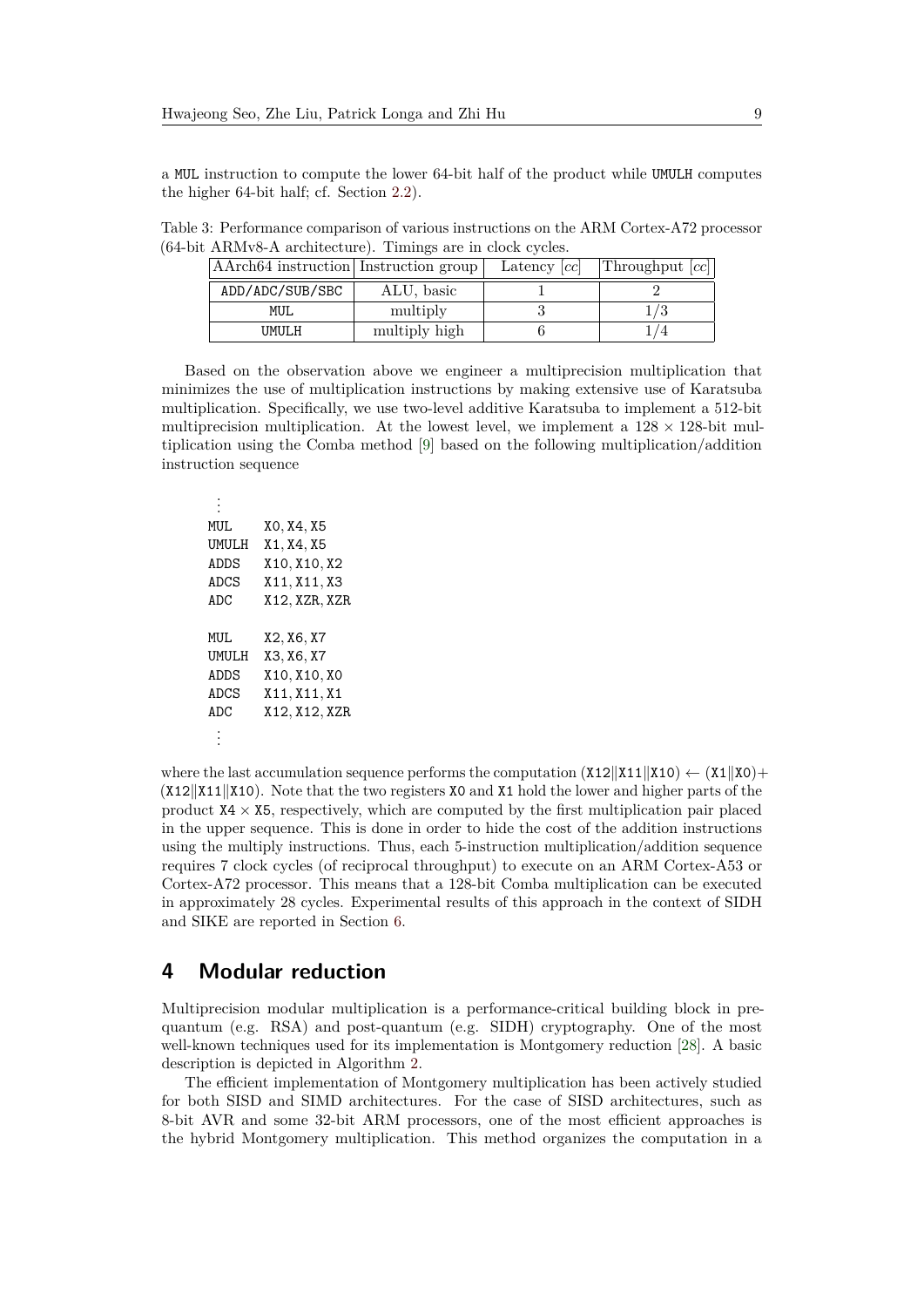#### <span id="page-9-0"></span>**Algorithm 2** Montgomery reduction

**Require:** An odd modulus *M*, the Montgomery radix  $R > M$ , an operand  $T \in [0, M^2-1]$ , and the pre-computed constant  $M' = -M^{-1} \text{ mod } R$ **Ensure:** Montgomery product  $Z = \text{MonRed}(T, R) = T \cdot R^{-1} \text{ mod } M$ 1:  $Q ← T ⋅ M' \bmod R$ 2:  $Z \leftarrow (T + Q \cdot M)/R$ 3: **if**  $Z \geq M$  **then**  $Z \leftarrow Z - M$ 4: **return** Z

two-level routine comprising an inner and an outer loop [\[16,](#page-17-1) [24\]](#page-18-3). One can choose different approaches to implement each routine, but recent hybrid implementations have utilized the product-scanning method for both routines. When it comes to SIMD architectures, such as ARM with NEON, some works [\[30,](#page-18-5) [29,](#page-18-4) [23\]](#page-18-11) have employed the COS method, issuing two multiplications at once and finely re-ordering the computation routines to avoid pipeline stalls.

One crucial difference with previous works is that we exploit both ARM and NEON instructions to implement the Montgomery reduction. For the NEON part we adopt the COS method. However, for the ARM part, neither hybrid-scanning nor COC appears to be efficient. On one hand the use of the UMAAL instruction favors a row-wise (operand scanning) execution. On the other hand, the COC method does not facilitate an efficient interleaved implementation with NEON. To overcome these issues we propose a more efficient variant of the hybrid-scanning approach using the UMAAL instruction. The details are depicted in Algorithm [3.](#page-10-0)

Unlike previous hybrid approaches, the outer loop of the proposed algorithm applies operand-scanning (for loop in line 2) while the inner loop applies product-scanning (for loop in line 15). For simplicity and efficiency, the algorithm is described for the case in which the operand-scanning width is 3 and the word length of the operand is divisible by 3 [1](#page-9-1) ; but these settings can be easily modified.

We now show how to exploit the new hybrid-scanning method to realize a more efficient Montgomery reduction that mixes ARM and NEON instructions. In the following, we fix the bitlength of the Montgomery radix to  $s = w_n$ , where *w* is the computer word size and  $n = \lceil m/w \rceil$  is the number of words needed to represent an *m*-bit modulus *M*.

As stated before, the NEON part can be implemented efficiently with the COS method. For the ARM part, we use the proposed variant of the hybrid-scanning method. The proposed unified ARM/NEON algorithm for Montgomery reduction is detailed in Algorithm [4.](#page-11-1) As can be seen, after the initial multiplication performed by the ARM processor, the results are transferred to NEON registers. Then, the *s/*2-bit multiplications with the lower half of the modulus *M* (i.e., with  $M_L$ ) are performed with the new hybrid-scanning method using the ARM instruction set, while the remaining two *s/*2-bit multiplications (with  $M_H$ ) are performed with the COS method using NEON. These NEON and ARM routines are finely interleaved to exploit the instruction-level parallelism.

A word-level depiction of the algorithm with an 8 32-bit word input operand is presented in Figure [2](#page-11-2) using the execution structure from Algorithm [4](#page-11-1) and also in rhombus form, where the following notation is required. Let *T* be the input operand, written as  $T = (T[2n-1],...,T[1], T[0]), Q$  be the result in line 1 of Algorithm [4,](#page-11-1) written as  $Q = (Q[n-1], ..., Q[1], Q[0])$ , and *M* be the modulus, written as  $M = (M[n-1], ..., M[1],$  $M[0]$ ). As before, the lowest indices  $(i, j = 0)$  of the product appear at the rightmost corner of the rhombus, whereas the highest indices  $(i, j = n - 1)$  appear at the leftmost corner. A black arrow over a point indicates the processing of a partial product. The lowermost

<span id="page-9-1"></span><sup>&</sup>lt;sup>1</sup>The operand-scanning width set to 3 ensures the efficient use of UMAAL with a limited number of 32-bit general purpose registers for the column-wise multiplication without the need of carry handling.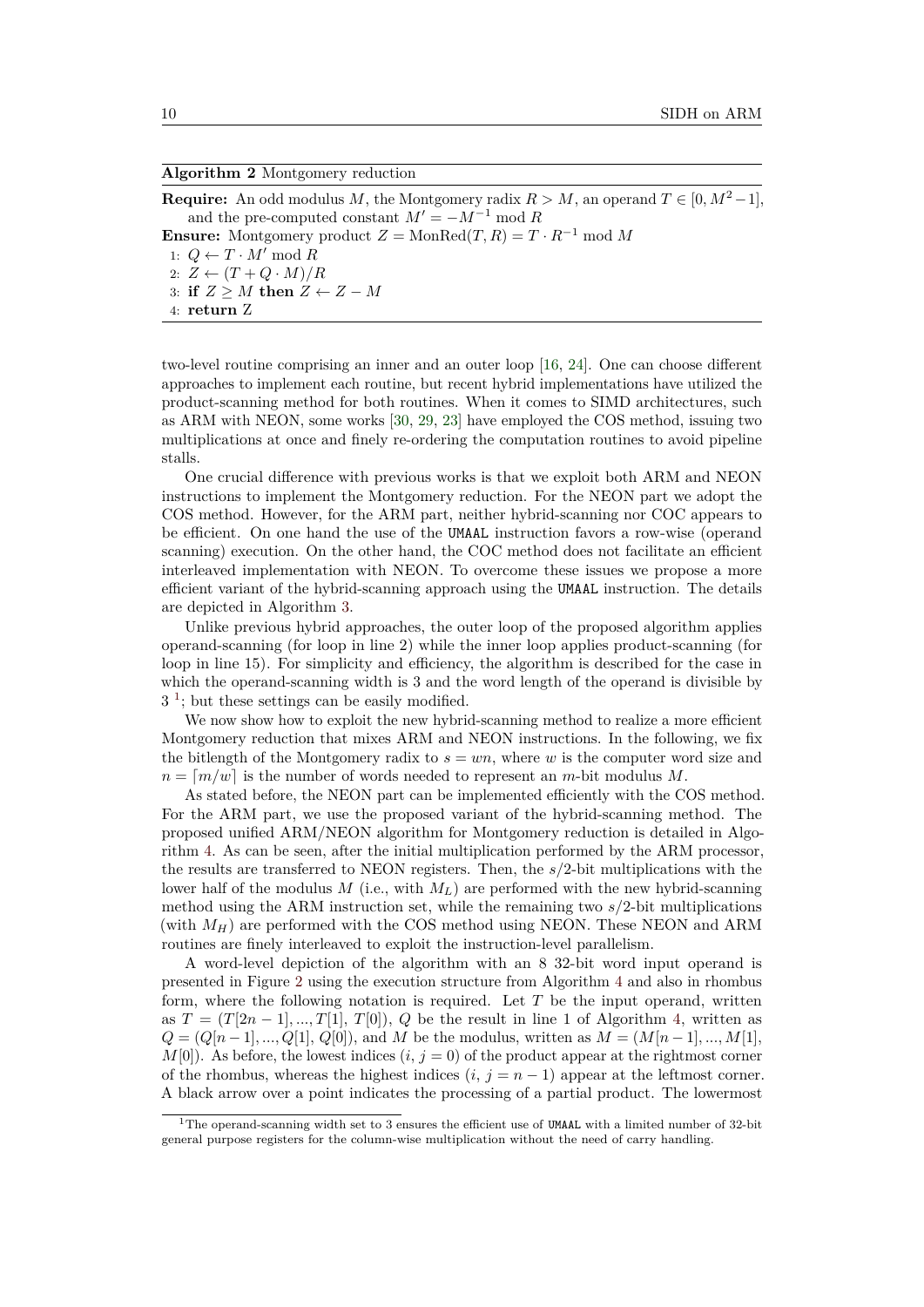<span id="page-10-0"></span>**Algorithm 3** Hybrid-scanning algorithm for Montgomery reduction targeting 32-bit ARMv7-A processors with support for the UMAAL instruction. Operand-scanning width is set to 3

|     | <b>Input:</b> <i>n</i> -word modulus $M = (m_{n-1}, , m_1, m_0)$ with $3 n$ , operand $T = (t_{2n-1}, , t_1, t_0)$ |                 |
|-----|--------------------------------------------------------------------------------------------------------------------|-----------------|
|     | with $T < M^2 - 1$ , and pre-computed constant $m'_0 = -m_0^{-1} \mod 2^w$ with $w = 32$                           |                 |
|     | <b>Output:</b> Montgomery residue $Z = T \cdot 2^{-wn} \mod M$                                                     |                 |
|     | 1: $(p, u, v) \leftarrow (0, 0, 0)$                                                                                |                 |
|     | 2: for i from 0 by 3 to $n-1$ do                                                                                   |                 |
| 3:  | $q_i \leftarrow t_i \cdot m'_0 \bmod 2^w$                                                                          | ${MUL}$         |
| 4:  | $(p, u, v) \leftarrow m_0 \cdot q_i + t_i + (p, u, v)$                                                             | $\{UMAAL\}$     |
| 5:  | $(p, u, v) \leftarrow (0, p, u)$                                                                                   |                 |
| 6:  | $(p, u, v) \leftarrow m_0 \cdot q_{i+1} + t_{i+1} + (p, u, v)$                                                     | $\{UMAAL\}$     |
| 7:  | $q_{i+1} \leftarrow v \cdot m'_0 \mod 2^w$                                                                         | ${MUL}$         |
| 8:  | $(p, u, v) \leftarrow m_1 \cdot q_i + (p, u, v)$                                                                   | $\{$ UMAAL $\}$ |
| 9:  | $(p, u, v) \leftarrow (0, p, u)$                                                                                   |                 |
| 10: | $(p, u, v) \leftarrow m_0 \cdot q_{i+2} + t_{i+2} + (p, u, v)$                                                     | $\{UMAAL\}$     |
| 11: | $(p, u, v) \leftarrow m_1 \cdot q_{i+1} + (p, u, v)$                                                               | $\{UMAAL\}$     |
| 12: | $q_{i+2} \leftarrow v \cdot m'_0 \bmod 2^w$                                                                        | ${MUL}$         |
| 13: | $(p, u, v) \leftarrow m_2 \cdot q_i + (p, u, v)$                                                                   | $\{$ UMAAL $\}$ |
| 14: | $(p, u, v) \leftarrow (0, p, u)$                                                                                   |                 |
| 15: | for j from 3 by 1 to $n-1$ do                                                                                      |                 |
| 16: | $(p, u, v) \leftarrow m_{j-1} \cdot q_{i+2} + t_{i+j} + (p, u, v)$                                                 | $\{UMAAL\}$     |
| 17: | $(p, u, v) \leftarrow m_j \cdot q_{i+1} + (p, u, v)$                                                               | $\{UMAAL\}$     |
| 18: | $(p, u, v) \leftarrow m_{j+1} \cdot q_{i+0} + (p, u, v)$                                                           | $\{$ UMAAL $\}$ |
| 19: | $t_{i+j} \leftarrow v$                                                                                             |                 |
| 20: | $(p, u, v) \leftarrow (0, p, u)$                                                                                   |                 |
| 21: | $(p, u, v) \leftarrow m_{n-2} \cdot q_{i+2} + t_{i+n} + (p, u, v) + (c_1, c_0)$                                    | $\{$ UMAAL $\}$ |
| 22: | $(p, u, v) \leftarrow m_{n-1} \cdot q_{i+1} + (p, u, v)$                                                           | $\{UMAAL\}$     |
| 23: | $t_{i+n} \leftarrow v$                                                                                             |                 |
| 24. | $(p, u, v) \leftarrow (0, p, u)$                                                                                   |                 |
| 25: | $(p, u, v) \leftarrow m_{n-1} \cdot q_{i+2} + t_{i+n+1} + (p, u, v)$                                               | $\{$ UMAAL $\}$ |
| 26: | $t_{i+n+1} \leftarrow v$                                                                                           |                 |
| 27: | $(p, u, v) \leftarrow (0, p, u)$                                                                                   |                 |
| 28: | $(c_1, c_0) \leftarrow (u, v)$                                                                                     |                 |
|     | 29: for j from 0 by 1 to $n-2$ do                                                                                  |                 |
| 30: | $z_j \leftarrow p_{j+n}$                                                                                           |                 |
|     | 31: $(z_n, z_{n-1}) \leftarrow (c_1, c_0)$                                                                         |                 |
|     | 32: if $Z \geq M$ then<br>$Z \leftarrow Z - M$                                                                     |                 |
| 33: |                                                                                                                    |                 |
|     | 34: $return Z$                                                                                                     |                 |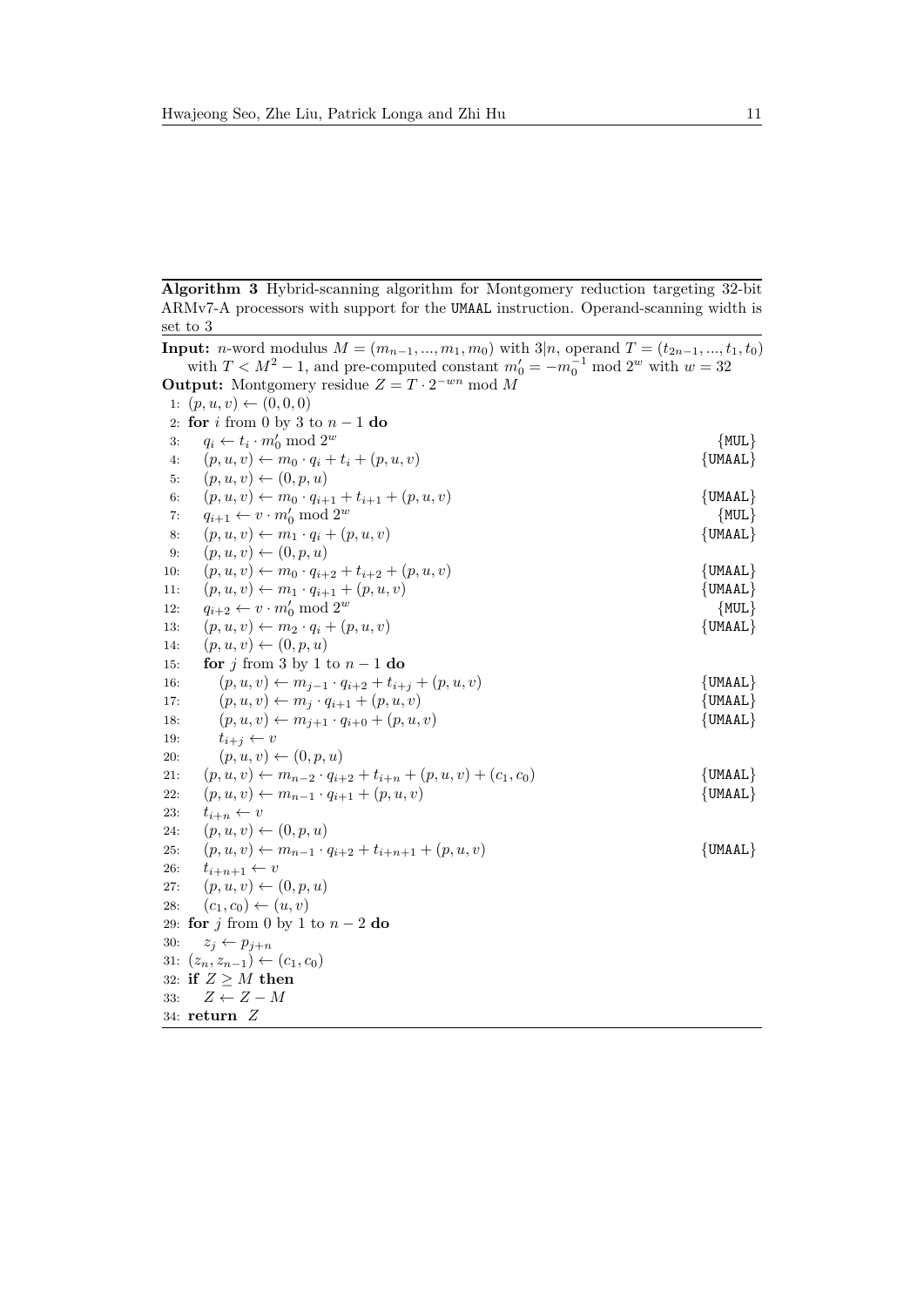<span id="page-11-1"></span>

| <b>Algorithm 4 Unified ARM/NEON Montgomery reduction</b>                                                                                                                                                                                  |            |
|-------------------------------------------------------------------------------------------------------------------------------------------------------------------------------------------------------------------------------------------|------------|
| <b>Input:</b> An odd m-bit modulus $M = (M_H  M_L)$ , the Montgomery radix $R = 2s$ , where<br>$s = wn$ with $w = 32$ and $n = \lfloor m/w \rfloor$ , an operand $T \in [0, M^2 - 1]$ , and pre-computed<br>constant $M' = -M^{-1}$ mod R |            |
| <b>Output:</b> <i>m</i> -bit Montgomery product $Z = T \cdot R^{-1} \text{ mod } M$                                                                                                                                                       |            |
| 1: $Q = (Q_H    Q_L) \leftarrow T \cdot M' \mod R$                                                                                                                                                                                        | $\{ARM\}$  |
| Interleaved section begin                                                                                                                                                                                                                 |            |
| 2: $Z_1 \leftarrow M_L \cdot Q_L$                                                                                                                                                                                                         | $\{ARM\}$  |
| 3: $Z_2 \leftarrow M_H \cdot Q_L$                                                                                                                                                                                                         | $\{NEON\}$ |
| 4: $Z_3 \leftarrow M_L \cdot Q_H$                                                                                                                                                                                                         | $\{ARM\}$  |
| 5: $Z_A \leftarrow M_H \cdot Q_H$                                                                                                                                                                                                         | $\{NEON\}$ |
| Interleaved section end                                                                                                                                                                                                                   |            |
| 6: $Z \leftarrow (T + Z_1 + (Z_2 + Z_3) \cdot 2^{\frac{3}{2}} + Z_4 \cdot 2^s)/2^s$                                                                                                                                                       | ${ARM}$    |
| 7: if $Z \geq M$ then                                                                                                                                                                                                                     |            |
| $8: Z \leftarrow Z - M$                                                                                                                                                                                                                   | {ARM}      |
| 9: return $Z$                                                                                                                                                                                                                             |            |
|                                                                                                                                                                                                                                           |            |

<span id="page-11-2"></span>

Figure 2: Unified 256-bit ARM/NEON Montgomery reduction at the word-level (8-word operand),  $(1)$   $(3)$ : two sub-products on ARM;  $(2)$   $(4)$ : two sub-products on NEON;  $(5)$ : result accumulation.

processor using hybrid-scanning, and  $\mathcal{Q}(\mathcal{A})$ , computed by the NEON engine using COS. points represent the results  $Z[i]$  from the rightmost corner  $(i = 0)$  to the leftmost corner one partial product is performed per row, whereas for the NEON routine —executed as Calculation Computer Calculation Computer Calculation Computer Calculation Computer Calculation Computer Calculation Computer Calculation Computer Calculation Computer Calculation Computer Calculation Computer Calculation points represent the results  $\mathbb{Z}[t]$  from the rightmest corner  $(t = 0)$  to the fermiost corner  $(i = 2n - 1)$ . For the ARM routines —executed as Single Instruction Single Data (SISD)— The sub-sections in the "interleaved" section are denoted by  $(1)$  $(3)$ , computed by the ARM

# <span id="page-11-0"></span>**5 Modular multiplication for SIDH**

In this section, we adapt the techniques described in previous sections to implement modular multiplication for the supersingular isogeny-based protocols SIDH and SIKE. Specifically, we target the parameter sets based on the primes p503 and p751 [\[10,](#page-17-12) [4\]](#page-16-0). For more information about SIDH, SIKE and their efficient implementation, the reader is referred to [\[19,](#page-17-3) [10,](#page-17-12) [4,](#page-16-0) [11\]](#page-17-5).

Multiprecision modular multiplication is a basic and central operation for the implementation of SIDH [\[19,](#page-17-3) [10\]](#page-17-12). In this setting, Montgomery multiplication can be efficiently exploited and further simplified by taking advantage of so-called Montgomery-friendly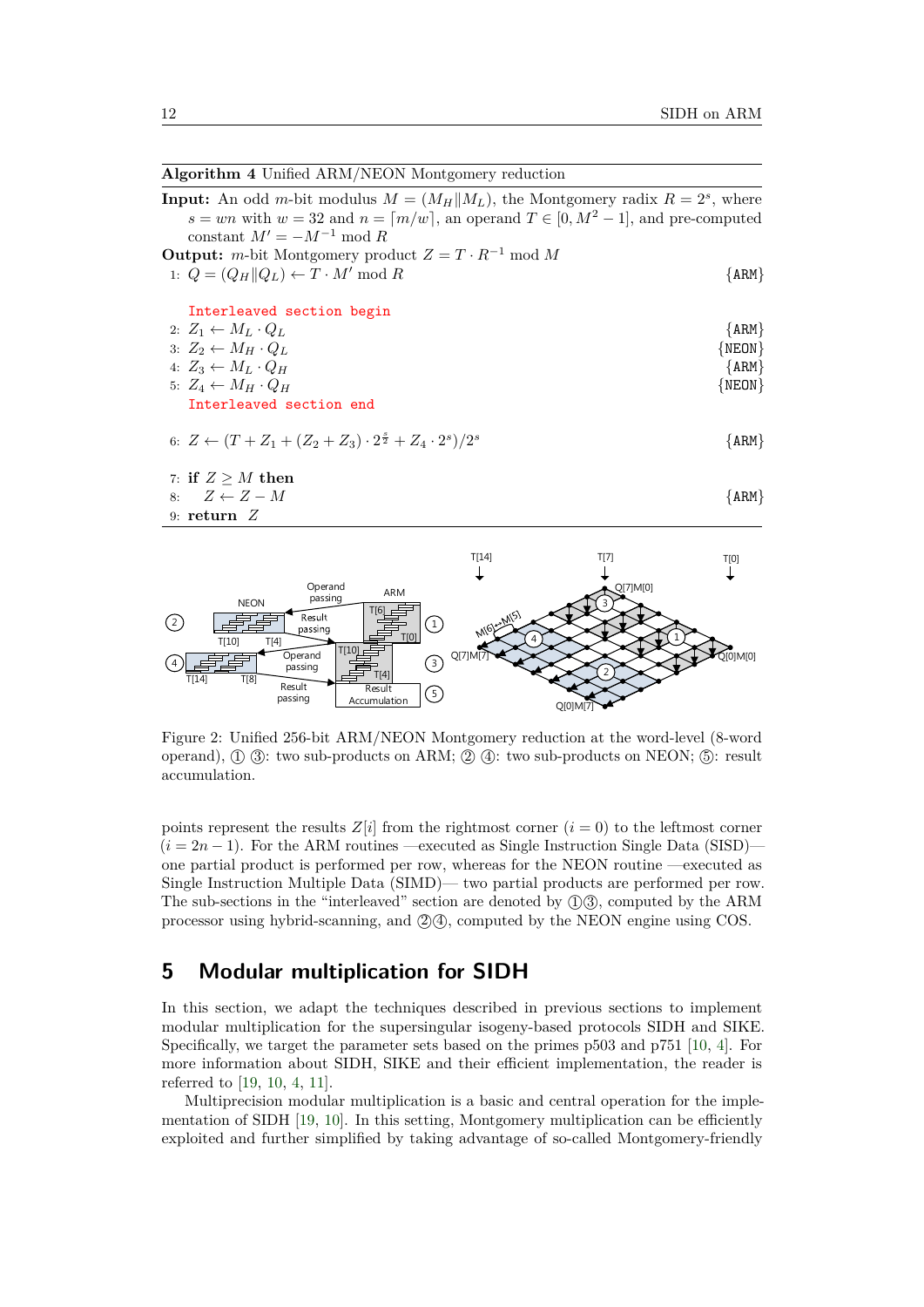modulus. There are three cases that admit efficient computation:

- When the lower word of the modulus is  $2^w 1$  (i.e., 0xFFFFFFFF for  $w = 32$ ), the pre-computed Montgomery constant  $m' = -m_0^{-1} \mod 2^w$  is equal to 1. This optimizes away the multiplication  $T \cdot m'$  in a radix-2<sup>w</sup> Montgomery multiplication.
- Multiplications with an *all-ones* word can be replaced by a simpler operation with shifts and subtractions (e.g.,  $T \times 0$ xFFFFFFFF  $\rightarrow T \times 2^{32} - T$ ).
- Assuming a modulus *M* + 1 turns the lower part of the modulus into *all-zero* words, which directly eliminates several multiplications and additions/subtractions.

The optimizations above, which were first pointed out by Costello et al. [\[10\]](#page-17-12) in the setting of SIDH when using moduli of the form  $2^x \cdot 3^y - 1$  (referred to as "SIDH-friendly" primes), are exploited by the SIDH library to reduce the complexity of Montgomery reduction from  $\mathcal{O}(n^2 + n)$  to roughly  $\mathcal{O}(\frac{n}{2})$  [\[11\]](#page-17-5).

The advantage of using Montgomery multiplication for SIDH-friendly primes was also recently confirmed by Bos and Friedberger [\[7\]](#page-17-13), who studied and compared different approaches, including Barrett reduction. In [\[7\]](#page-17-13) they also explored fast modular arithmetic for generalized moduli of the form  $2^x p^y \pm 1$  with  $p \geq 3$ . Their most efficient results are reported for the case  $p = 19$ . However, it is still unclear how this parameter choice affects the performance of the full SIDH protocol. Karmakar et al. [\[21\]](#page-18-12) proposed a modular reduction algorithm based on the radix  $2^{\frac{x}{2}} \cdot 3^{\frac{y}{2}}$ . Unfortunately, their technique has an interleaved execution and only works efficiently with moduli of the form  $2 \cdot 2^x \cdot 3^y$  with *x* and *y* even (e.g., this modulus shape is incompatible with the primes proposed for SIDH and SIKE [\[10,](#page-17-12) [4\]](#page-16-0)). Bos and Friedberger fixed these issues with a variant of the  $2^{\frac{x}{2}}3^{\frac{y}{2}}$ -radix approach, but their method requires on-the-fly conversion of the inputs to these special radix representations.

Based on this analysis, we choose Montgomery multiplication to implement SIDHfriendly modular arithmetic, following [\[10,](#page-17-12) [7,](#page-17-13) [13\]](#page-17-14). Moreover, we further reduce the complexity of modular multiplication by employing the unified ARM/NEON approach.

As previously stated, we focus on efficient algorithms that have inputs/outputs expressed in non-redundant representation. This is done with the goal of facilitating integration of our field arithmetic implementation into existing libraries, such as the SIDH library. Between interleaved and non-interleaved Montgomery multiplication, the latter is the preferred approach for SIDH since this favors the use of Karatsuba and lazy reduction at the  $\mathbb{F}_{p^2}$ level. Accordingly, for the multiplication part we use the multiprecision multiplication algorithm described in Section [3.1,](#page-5-1) in which two *s/*2-bit multiplications are executed by ARM instructions using the COC method, and one *s/*2-bit multiplication is executed by NEON using the COS method. For the Montgomery reduction part, we adapt the Montgomery reduction algorithm described in Section [4](#page-8-0) to SIDH-friendly primes. In this case, one *s/*2-bit multiplication is executed with ARM instructions using our variant of the hybrid-scanning method, and one *s/*2-bit multiplication is executed by NEON using the COS method. The method is detailed in Algorithm [5.](#page-13-0) As in [\[10\]](#page-17-12), our approach uses the transformed modulus  $\tilde{M} = M + 1$  during intermediate computations in order to convert the lower words of p503 and p751 to *all-zero* words and, thus, save a significant number of multiplications and additions.

A word-level depiction of the algorithm with an 8 32-bit word input operand is presented in Figure [3](#page-13-1) using the execution structure from Algorithm [5](#page-13-0) and also in rhombus form. The execution flow is divided into three sub-sections  $(1)$  $(2)$  $(3)$ ). The sub-sections in the "interleaved" section, namely  $\mathbb D$  and  $\mathbb Q$ , are computed by the ARM processor using hybridscanning and by the NEON engine using COS, respectively. Note that we assume that the lower words of the transformed modulus  $\tilde{M} = (M[n-1],...,M[1], M[0])$  are all zeroes; i.e., *M*[0]  $\sim$  *M*[3] ← 0 in Figure [3,](#page-13-1) which eliminates half of the multiplications in the rhombus.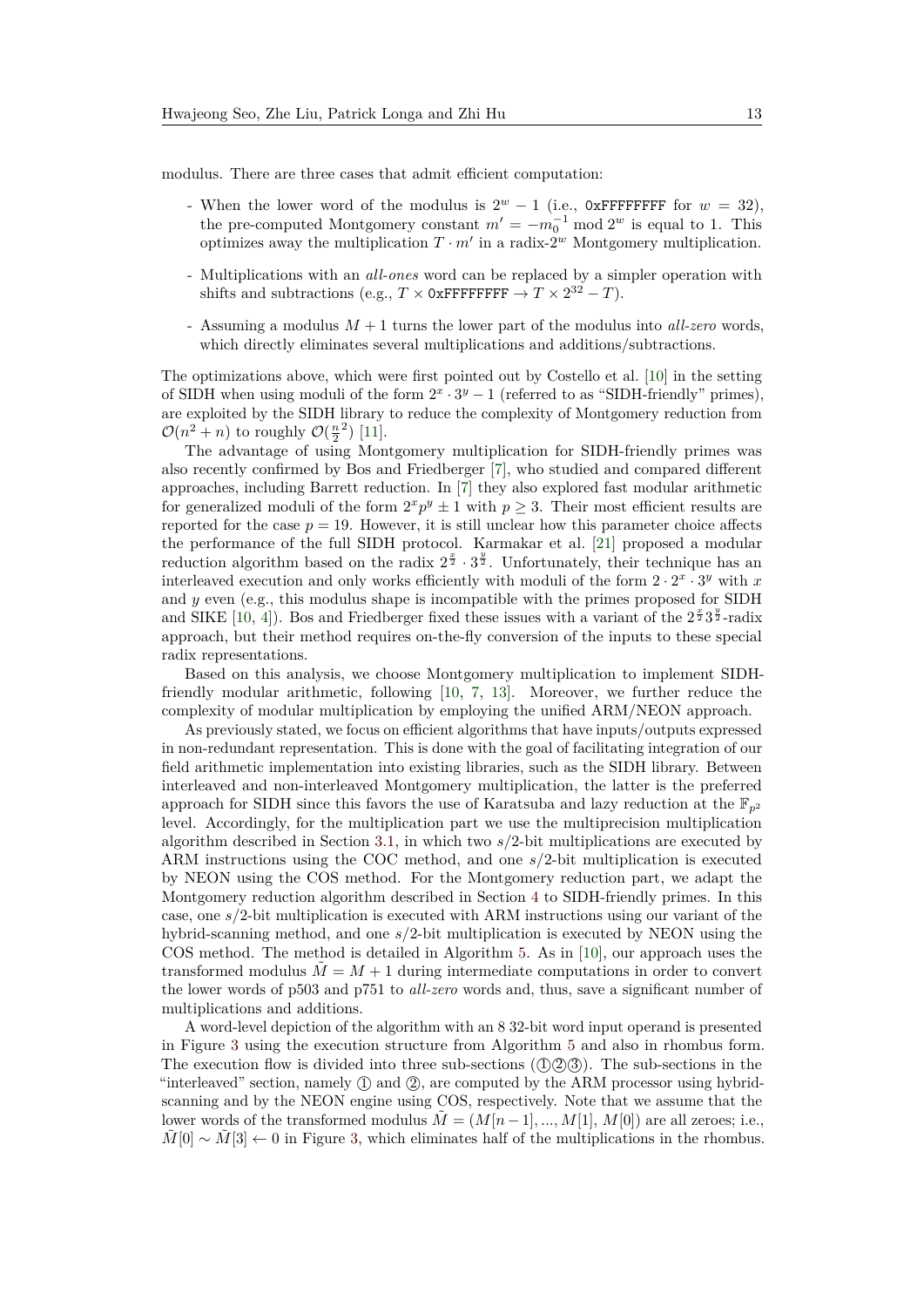<span id="page-13-0"></span>**Algorithm 5** Unified ARM/NEON Montgomery reduction for SIDH-friendly primes

| <b>Input:</b> $\tilde{M} = M + 1 = (\tilde{M}_H    \tilde{M}_L)$ for an odd m-bit modulus M, the Montgomery radix |            |
|-------------------------------------------------------------------------------------------------------------------|------------|
| $R = 2s$ , where $s = wn$ with $w = 32$ and $n = \lfloor m/w \rfloor$ , an operand $T \in [0, M^2 - 1]$ , and     |            |
| pre-computed constant $M' = -M^{-1} \text{ mod } R$                                                               |            |
| <b>Output:</b> <i>m</i> -bit Montgomery product $Z = T \cdot R^{-1} \text{ mod } M$                               |            |
| 1: Set $Q = (Q_H    Q_L) \leftarrow T \cdot M' \mod 2^s$                                                          |            |
| Interleaved section begin                                                                                         |            |
| 2: $T \leftarrow T + (\tilde{M}_H \cdot Q_L) \cdot 2^{\frac{8}{2}}$                                               | $\{ARM\}$  |
| 3: $Z_4 \leftarrow M_H \cdot Q_H$                                                                                 | $\{NEON\}$ |
| Interleaved section end                                                                                           |            |
| 4: $Z \leftarrow (T + Z_4 \cdot 2^s - Q)/2^s$                                                                     | $\{ARM\}$  |
| 5: if $Z > M$ then                                                                                                |            |
| 6: $Z \leftarrow Z - M$                                                                                           | $\{ARM\}$  |
| 7: return $Z$                                                                                                     |            |

<span id="page-13-1"></span>

Figure 3: Unified 256-bit ARM/NEON Montgomery reduction at the word-level (8-word operand) for SIDH-friendly primes, (1): sub-product on ARM; (2): sub-product on NEON; (3): result accumulation.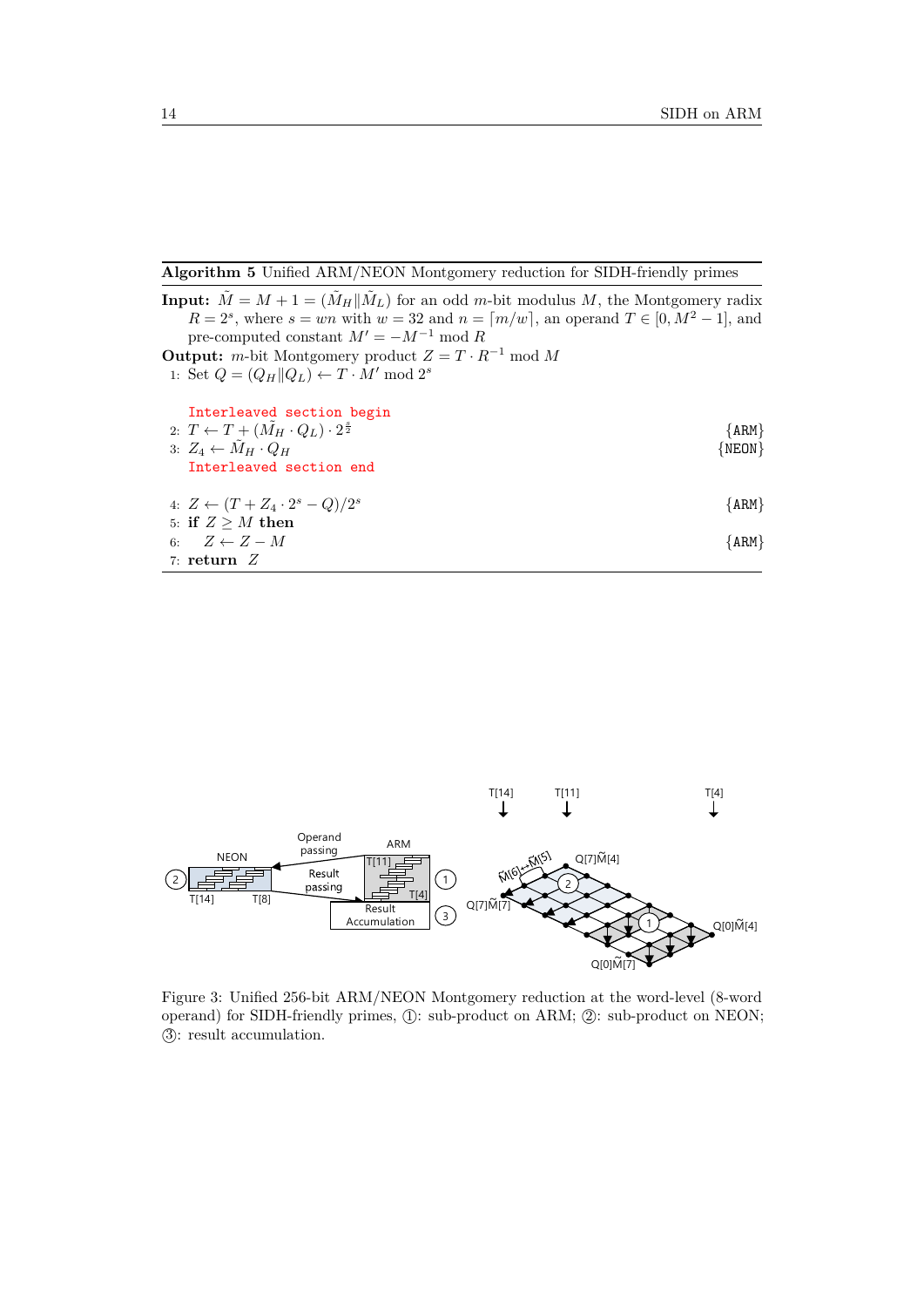## <span id="page-14-0"></span>**6 Performance evaluation**

In this section, we evaluate the performance of the proposed algorithms for 32-bit ARMv7- A and 64-bit ARMv8-A processors. All our implementations were written in assembly language and compiled with GCC 5.4.0 with optimization level  $-03$ .

First, we implemented generic 512-bit and 768-bit Montgomery multiplications using the multiprecision multiplication algorithm described in Section [3.1](#page-5-1) and the modular reduction algorithm described in Section [4.](#page-8-0) Table [4](#page-14-1) summarizes our results an compares them with other efficient implementations on an ARM Cortex-A15 from the ARMv7- A family. The column "Approach" indicates whether the corresponding Montgomery multiplication implementation interleaves the multiplication and reduction routines. As can be seen, in the 512-bit case Fujii et al. [\[14\]](#page-17-6) achieves the highest efficiency among ARM-only implementations, while Seo et al.'s COS method achieves the best performance in the case of NEON [\[30\]](#page-18-5). Our implementation exploiting mixed ARM/NEON instructions is roughly 1.3x and 1.4x faster than [\[14\]](#page-17-6) and [\[30\]](#page-18-5), respectively.

| Bit Length | Instruction | Method                    | Approach    | Timings $[cc]$ |
|------------|-------------|---------------------------|-------------|----------------|
|            |             | GMP-6.1.2 [15]            |             | 2,900          |
|            | <b>ARM</b>  | Bos et al. $[8]$          | Interleaved | 2,373          |
|            |             | Fujii et al. [14]         | Separated   | 1,332          |
| $512$ -bit |             | Martins et al. $[26, 27]$ | Interleaved | 4,206          |
|            | <b>NEON</b> | Bos et al. $[8]$          | Interleaved | 2,473          |
|            |             | Seo et al. $[29]$         | Interleaved | 1,485          |
|            |             | Seo et al. $[30]$         | Separated   | 1,408          |
|            | ARM/NEON    | This work                 | Separated   | 1,034          |
| 768-bit    | ARM         | GMP-6.1.2 [15]            | Separated   | 5,561          |
|            | ARM/NEON    | This work                 | Separated   | 2,006          |

<span id="page-14-1"></span>Table 4: Comparison of different 512-bit and 768-bit Montgomery multiplication implementations. Results (in clock cycles) were obtained on an ARM Cortex-A15.

**SIDH on ARMv7-A.** To evaluate the performance of the proposed Montgomery multiplication specialized to the setting of SIDH (cf. Section [5\)](#page-11-0), we integrate it into the SIDH library [\[11\]](#page-17-5), version 3.0. This library implements the SIDH and SIKE protocols using the parameters sets SIDHp503 and SIDHp751 (resp. SIKEp503 and SIKEp751) based on the 503-bit and 751-bit primes p503 and p751, respectively [\[10,](#page-17-12) [4\]](#page-16-0).

Table [5](#page-15-0) shows the results of software implementations of the SIDHp503 and SIDHp751 protocols on ARM Cortex-A15. We include implementation results from Koziel et al. [\[23\]](#page-18-11) which presented an implementation of Montgomery multiplication using NEON and the COS method from [\[30\]](#page-18-5). In comparison, our implementation of Montgomery multiplication for p503 is about 1.8x faster than Koziel et al.'s. This speedup directly reflects on the full protocol: an SIDHp503 key exchange is executed approximately 1.7x faster. In the case of p751, Koziel et al.'s only reported an implementation using generic C. In this case, SIDHp751 runs approximately 2.8x faster with our assembly-optimized ARM/NEON based Montgomery multiplication.

As reference, we also include results of the *unoptimized* reference implementation written in C using the Microsoft SIDH library [\[11\]](#page-17-5). We mention than in this case the proposed implementation is roughly  $13x$  faster for the computation of a full SIDH key exchange.

**SIDH on ARMv8-A.** For this case, we implemented the multiprecision multiplication algorithm described in Section [3.2,](#page-7-1) and the *shifted* 2 *Bw*-radix Montgomery reduction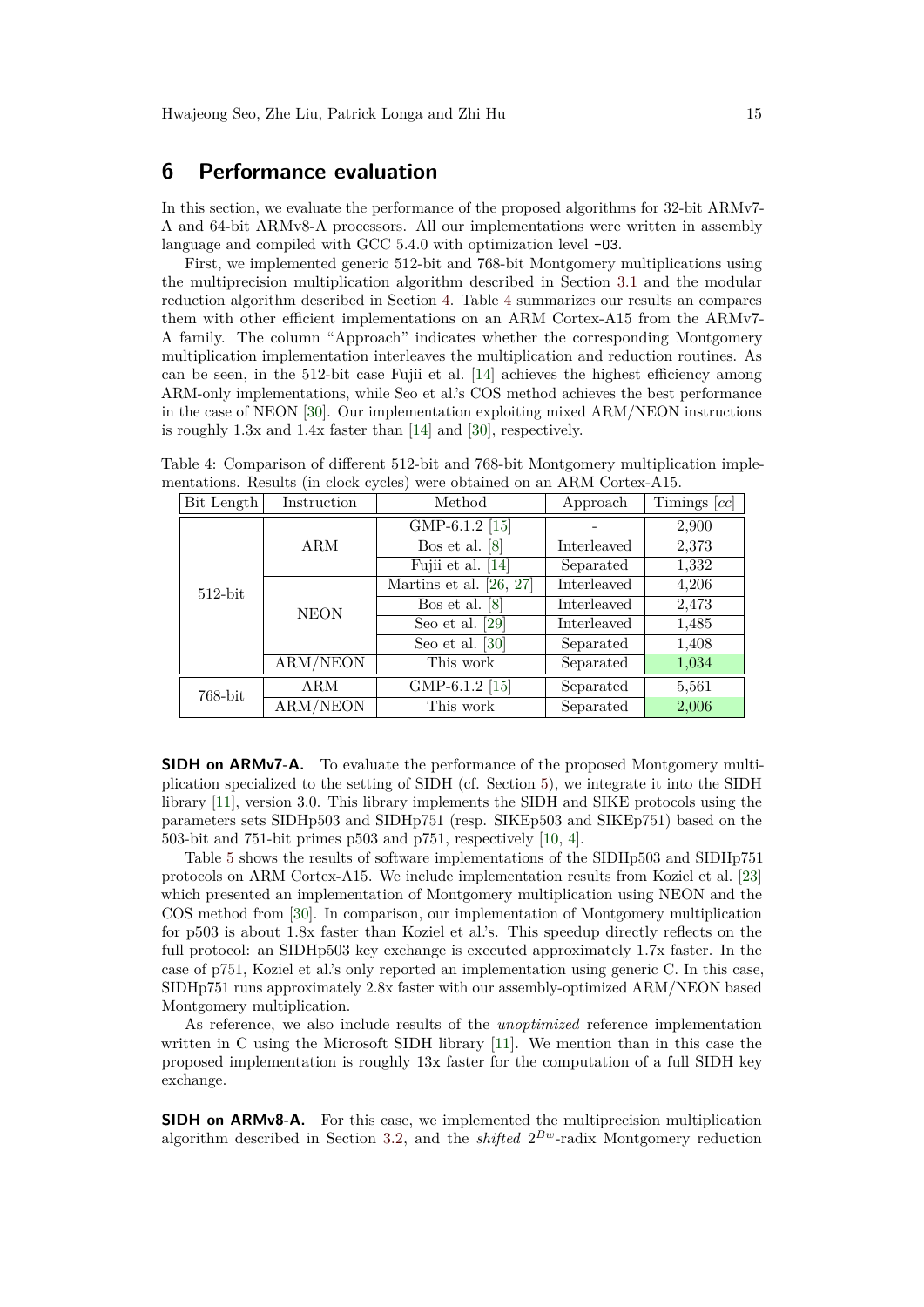| Implementation     | Language      | Instruction | Timings $[cc]$     | Timings $[cc \times 10^6]$ |        |                      |                    |       |
|--------------------|---------------|-------------|--------------------|----------------------------|--------|----------------------|--------------------|-------|
|                    |               |             | $\mathbb{F}_n$ mul | Alice R1                   | Bob R1 | Alice R <sub>2</sub> | Bob R <sub>2</sub> | Total |
| SIDHp503           |               |             |                    |                            |        |                      |                    |       |
| SIDH v3.0 [11]     | C             | generic     | 8.947              | 597                        | 657    | 487                  | 555                | 2,296 |
| Koziel et al. [23] | $_{\rm ASM}$  | <b>NEON</b> | 1,372              | 83                         | 87     | 66                   | 68                 | 302   |
| This work          | ASM           | ARM/NEON    | 780                | 46                         | 50     | 38                   | 42                 | 176   |
| SIDHp751           |               |             |                    |                            |        |                      |                    |       |
| SIDH v3.0 [11]     | $\mathcal{C}$ | generic     | 36,592             | 2,006                      | 2,256  | 1,650                | 1,924              | 7,836 |
| Koziel et al. [23] | $\mathcal{C}$ | generic     | N/A                | 437                        | 474    | 346                  | 375                | 1,632 |
| This work          | $_{\rm ASM}$  | ARM/NEON    | 1,502              | 150                        | 170    | 120                  | 144                | 584   |

<span id="page-15-0"></span>Table 5: Comparison of implementations of the SIDHp503 and SIDHp751 protocols on ARM Cortex-A15 (ARMv7-A architecture). Timings are reported in terms of clock cycles.

proposed by [\[7\]](#page-17-13), with  $B = 4$ . As in the previous section, we integrated our implementation of the Montgomery multiplication for ARMv8-A into the SIDH library [\[11\]](#page-17-5), version 3.0.

Table [6](#page-15-1) summarizes the results of different software implementations of the SIDHp503 protocol on two ARMv8-A processors: (i) a 1.512GHz ARM Cortex-A53 processor with in-order execution, and (ii) a 1.992GHz ARM Cortex-A72 processor with out-of-order capability. We include results for the ARMv8-A implementation by Campagna [\[4\]](#page-16-0), which was submitted to the NIST post-quantum standardization process [\[32\]](#page-18-6) as an "additional implementation" in the SIKE submission package [\[4\]](#page-16-0). As can be seen, our implementation of Montgomery multiplication for the 503-bit prime is up to 1.2x faster than the assemblyoptimized implementation by Campagna. Moreover, a full SIDHp503 key exchange based on our efficient multiplication is 1.23x and 1.27x faster on the Cortex-A72 and Cortex-A53 processors, respectively. Our results are similar for the SIKE protocol (see Table [7\)](#page-15-2): our implementations are between 1.23x and 1.28x faster on the same ARMv8-A processors for computing SIKEp503's encapsulation and decapsulation operations.

As reference, we also include results of the *unoptimized* reference implementation written in C using the Microsoft SIDH library [\[11\]](#page-17-5). In this case, the proposed implementation is between 5 and 6 times faster for the computation of the SIDH and SIKE protocols.

| Implementation   | Language      | Processor                  | Timings $[cc]$     | Timings $[cc \times 10^6]$ |          |                                         |       |       |
|------------------|---------------|----------------------------|--------------------|----------------------------|----------|-----------------------------------------|-------|-------|
|                  |               |                            | $\mathbb{F}_n$ mul | Alice R1                   | Bob $R1$ | Alice R <sub>2</sub> Bob R <sub>2</sub> |       | Total |
| SIDH $v3.0$ [11] | $\mathcal{C}$ |                            | 4,453              | 167.2                      | 136.2    | 184.5                                   | 155.9 | 643.8 |
| Campagna [4]     | $_{\rm ASM}$  | $\text{Cortex-}\text{A53}$ | 1,187              | 44.0                       | 35.9     | 48.7                                    | 41.2  | 169.8 |
| This work        | $_{\rm ASM}$  |                            | 971                | 34.5                       | 28.1     | 38.3                                    | 32.4  | 133.3 |
| SIDH v3.0 [11]   | $\mathcal{C}$ |                            | 3.942              | 149.1                      | 121.5    | 164.3                                   | 139.4 | 574.3 |
| Campagna [4]     | $_{\rm ASM}$  | $\text{Cortex}$ -A72       | 865                | 28.8                       | 23.4     | 31.7                                    | 26.9  | 110.8 |
| This work        | $_{\rm ASM}$  |                            | 753                | 23.4                       | 19.1     | 25.9                                    | 21.9  | 90.3  |

<span id="page-15-1"></span>Table 6: Comparison of implementations of the SIDHp503 protocol on ARMv8-A based processors. Timings are reported in terms of clock cycles.

<span id="page-15-2"></span>Table 7: Comparison of implementations of the SIKEp503 protocol on ARMv8-A based processors. Timings are reported in terms of clock cycles.

| Implementation | Language     | Processor                    | Timings [cc]       | Timings $[cc \times 10^6]$ |        |        |       |
|----------------|--------------|------------------------------|--------------------|----------------------------|--------|--------|-------|
|                |              |                              | $\mathbb{F}_n$ mul | KeyGen                     | Encaps | Decaps | Total |
| SIDH v3.0 [11] | С            |                              | 4.453              | 184.5                      | 303.3  | 323.0  | 626.3 |
| Campagna [4]   | ASM          | $\text{Cortex} - \text{A}53$ | 1.187              | 48.8                       | 80.0   | 85.3   | 165.3 |
| This work      | $_{\rm ASM}$ |                              | 971                | 38.4                       | 62.7   | 66.9   | 129.6 |
| SIDH v3.0 [11] | C            |                              | 3.942              | 164.4                      | 270.6  | 287.9  | 558.5 |
| Campagna [4]   | $_{\rm ASM}$ | $\text{Cortex}$ -A72         | 865                | 31.8                       | 52.2   | 55.6   | 107.8 |
| This work      | $_{\rm ASM}$ |                              | 753                | 25.9                       | 42.5   | 45.3   | 87.8  |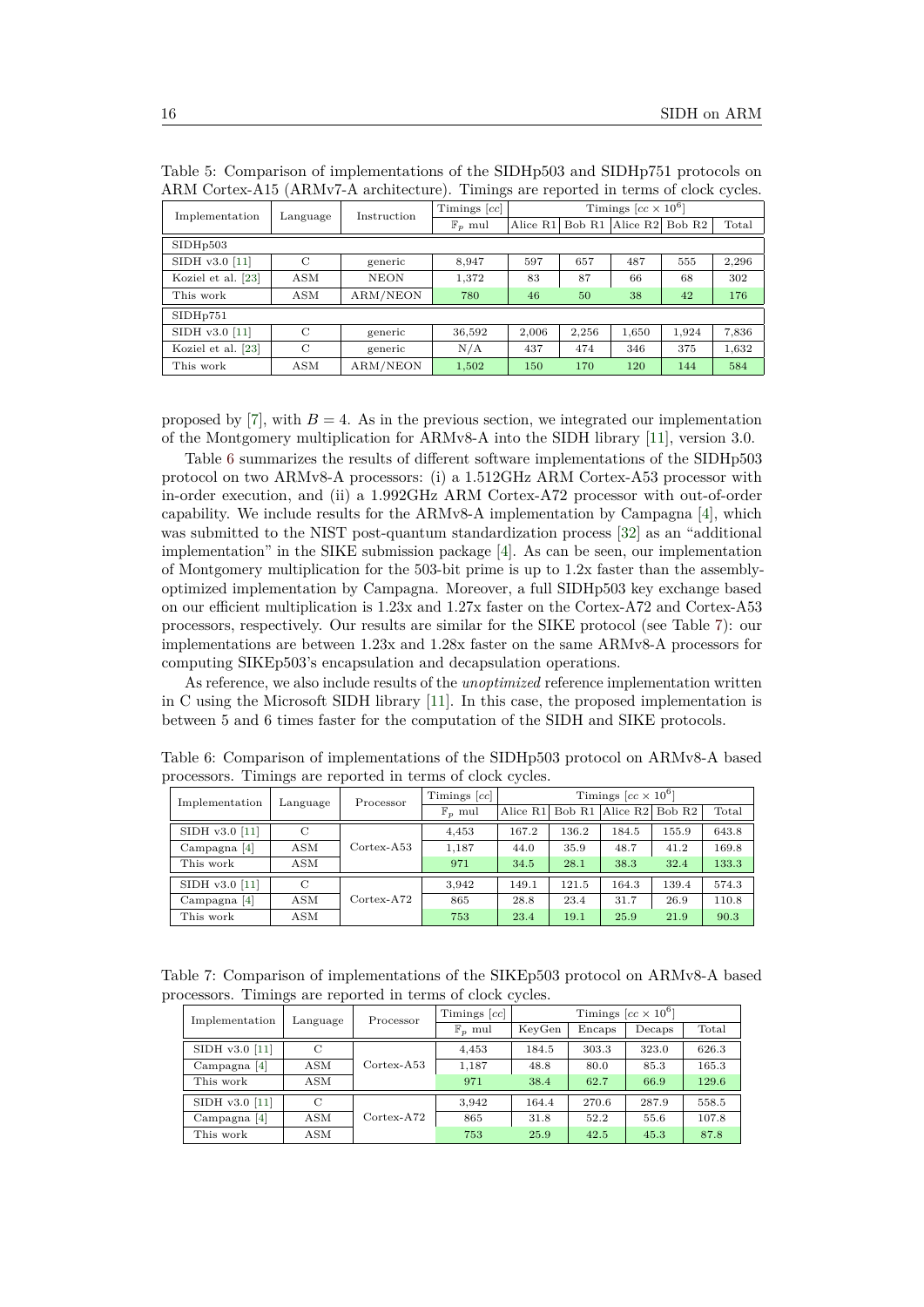Finally, we remark that the comparisons above do not take into account energy and power consumption. The analysis of these metrics, especially for the proposed ARM/NEON algorithms in comparison with ARM-only and NEON-only implementations, is particularly relevant but requires further study. For example, while NEON instructions consume more power than regular instructions their use may reduce code density and execution time, which in turn can have a positive effect on power reduction. Moreover, mixing ARM and NEON instructions, as done in our algorithms, reduces the number of power-expensive memory accesses. This analysis is left as future work.

# <span id="page-16-1"></span>**7 Conclusion**

This paper presented unified ARM/NEON algorithms for high-speed Montgomery multiplication on 32-bit ARMv7-A processors, and an efficient implementation of Montgomery multiplication for 64-bit ARMv8-A processors. A combination of these optimizations yields very efficient Montgomery multiplications that are shown, for example, to be approximately 1.3x faster than the previously best implementations on an ARM Cortex-A15 processor. We integrated our fast modular arithmetic implementations into Microsoft's SIDH library and reported the fastest performance on 32-bit and 64-bit ARM processors to date. For example, a full key-exchange execution of SIDHp503 is performed in about 88 milliseconds on a 2.0GHz ARM Cortex-A15 from the ARMv7-A family. On a 1.992GHz ARM Cortex-A72 from the ARMv8-A family, the same operation can be carried out in about 45 milliseconds. These results, which push further the performance of post-quantum supersingular isogeny-based protocols, are 1.7x and 1.2x faster than the previously fastest assembly-optimized implementations of SIDH/SIKE on the same Cortex-A15 and Cortex-A72 processors, respectively.

**Acknowledgments.** We would like to thank Erkay Savas and the reviewers for their valuable and helpful feedback. Hwajeong Seo was partially supported by the National Research Foundation of Korea (NRF) with grant funded by the Korea Government (MSIT) (No. NRF-2017R1C1B5075742) and by the Institute for Information & Communications Technology Promotion (IITP) with grant funded by the Korea Government (MSIT) (No. 2018-0-00264, Research on Blockchain Security Technology for IoT Services). Zhe Liu (corresponding author of this paper) was supported by the Natural Science Foundation of Jiangsu Province of China (No. SBK2018043466) and Fundamental Research Funds for the Central Universities (Grant No. NE2018106). Zhi Hu was partially supported by the Natural Science Foundation of China (Grant No. 61602526).

## **References**

- <span id="page-16-2"></span>[1] ARM Holdings. Q1 2017 roadshow slides. [https://www.arm.com/company/-/](https://www.arm.com/company/-/media/arm-com/company/Investors/Quarterly%20Results%20-%20PDFs/Arm_SB_Q1_2017_Roadshow_Slides_Final.pdf) [media/arm-com/company/Investors/Quarterly%20Results%20-%20PDFs/Arm\\_](https://www.arm.com/company/-/media/arm-com/company/Investors/Quarterly%20Results%20-%20PDFs/Arm_SB_Q1_2017_Roadshow_Slides_Final.pdf) [SB\\_Q1\\_2017\\_Roadshow\\_Slides\\_Final.pdf](https://www.arm.com/company/-/media/arm-com/company/Investors/Quarterly%20Results%20-%20PDFs/Arm_SB_Q1_2017_Roadshow_Slides_Final.pdf), 2017.
- <span id="page-16-3"></span>[2] ARM Limited. ARM architecture reference manual ARMv7-A and ARMv7-R edition. https://static.docs.arm.com/ddi0406/c/DDI0406C\_C\_arm\_architecture [reference\\_manual.pdf](https://static.docs.arm.com/ddi0406/c/DDI0406C_C_arm_architecture_reference_manual.pdf), 2007–2014.
- <span id="page-16-4"></span>[3] ARM Limited. ARM architecture reference manual ARMv8, for ARMv8-A architecture profile. [https://static.docs.arm.com/ddi0487/ca/DDI0487C\\_a\\_armv8\\_arm.pdf](https://static.docs.arm.com/ddi0487/ca/DDI0487C_a_armv8_arm.pdf), 2013–2017.
- <span id="page-16-0"></span>[4] R. Azarderakhsh, M. Campagna, C. Costello, L. D. Feo, B. Hess, A. Jalali, D. Jao, B. Koziel, B. LaMacchia, P. Longa, M. Naehrig, J. Renes,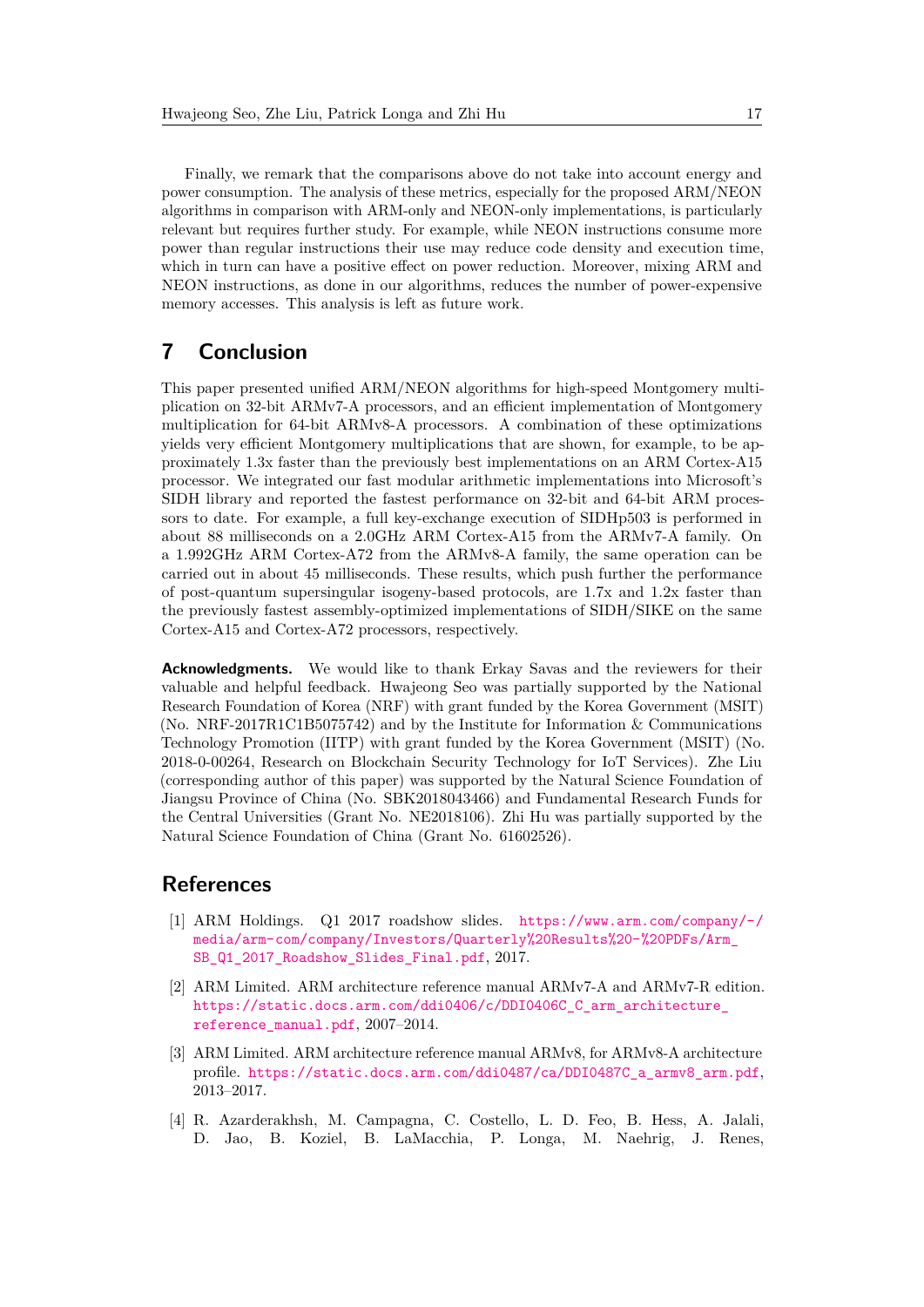V. Soukharev, and D. Urbanik. Supersingular Isogeny Key Encapsulation – Submission to the NIST's post-quantum cryptography standardization process, 2017. Available at [https://csrc.nist.gov/CSRC/media/Projects/](https://csrc.nist.gov/CSRC/media/Projects/Post-Quantum-Cryptography/documents/round-1/submissions/SIKE.zip) [Post-Quantum-Cryptography/documents/round-1/submissions/SIKE.zip](https://csrc.nist.gov/CSRC/media/Projects/Post-Quantum-Cryptography/documents/round-1/submissions/SIKE.zip).

- <span id="page-17-7"></span>[5] D. J. Bernstein and P. Schwabe. NEON crypto. In E. Prouff and P. Schaumont, editors, *Cryptographic Hardware and Embedded Systems - CHES 2012*, volume 7428 of *Lecture Notes in Computer Science*, pages 320–339. Springer, 2012.
- <span id="page-17-0"></span>[6] T. Blum and C. Paar. Montgomery modular exponentiation on reconfigurable hardware. In *IEEE Symposium on Computer Arithmetic (ARITH '99)*. IEEE, 1999.
- <span id="page-17-13"></span>[7] J. W. Bos and S. Friedberger. Fast arithmetic modulo  $2^x p^y \pm 1$ . In *IEEE Symposium on Computer Arithmetic (ARITH'17)*, pages 148–155. IEEE, 2017.
- <span id="page-17-2"></span>[8] J. W. Bos, P. L. Montgomery, D. Shumow, and G. M. Zaverucha. Montgomery multiplication using vector instructions. In *Selected Areas in Cryptography - SAC 2013*, pages 471–489. Springer, 2013.
- <span id="page-17-11"></span>[9] P. G. Comba. Exponentiation cryptosystems on the IBM PC. *IBM Systems Journal*, 29(4):526–538, 1990.
- <span id="page-17-12"></span>[10] C. Costello, P. Longa, and M. Naehrig. Efficient algorithms for supersingular isogeny Diffie-Hellman. In M. Robshaw and J. Katz, editors, *Advances in Cryptology - CRYPTO 2016*, volume 9814 of *Lecture Notes in Computer Science*, pages 572–601. Springer, 2016.
- <span id="page-17-5"></span>[11] C. Costello, P. Longa, and M. Naehrig. SIDH Library. [https://github.com/](https://github.com/Microsoft/PQCrypto-SIDH) [Microsoft/PQCrypto-SIDH](https://github.com/Microsoft/PQCrypto-SIDH), 2016–2018.
- <span id="page-17-8"></span>[12] A. Faz-Hernández, P. Longa, and A. H. Sánchez. Efficient and secure algorithms for GLV-based scalar multiplication and their implementation on GLV-GLS curves (extended version). *J. Cryptographic Engineering*, 5(1):31–52, 2015.
- <span id="page-17-14"></span>[13] A. Faz-Hernández, J. López, E. Ochoa-Jiménez, and F. Rodríguez-Henríquez. A faster software implementation of the supersingular isogeny Diffie-Hellman key exchange protocol. *IEEE Transactions on Computers (to appear)*, 2017.
- <span id="page-17-6"></span>[14] H. Fujii and D. F. Aranha. Curve25519 for the Cortex-M4 and beyond. *Progress in Cryptology - LATINCRYPT 2017*, 2017.
- <span id="page-17-10"></span>[15] GMP. The GNU Multiple Precision Arithmetic Library. Available for download at <https://gmplib.org/>, 2018.
- <span id="page-17-1"></span>[16] J. Großschädl, R. M. Avanzi, E. Savas, and S. Tillich. Energy-efficient software implementation of long integer modular arithmetic. In J. R. Rao and B. Sunar, editors, *Cryptographic Hardware and Embedded Systems - CHES 2005*, volume 3659 of *Lecture Notes in Computer Science*, pages 75–90. Springer, 2005.
- <span id="page-17-9"></span>[17] M. Hutter and P. Schwabe. Multiprecision multiplication on AVR revisited. *J. Cryptographic Engineering*, 5(3):201–214, 2015.
- <span id="page-17-4"></span>[18] Intel. Using streaming SIMD extensions (SSE2) to perform big multiplications. <https://software.intel.com/sites/default/files/14/4f/24960>, 2006.
- <span id="page-17-3"></span>[19] D. Jao and L. D. Feo. Towards quantum-resistant cryptosystems from supersingular elliptic curve isogenies. In B. Yang, editor, *Post-Quantum Cryptography (PQCrypto 2011)*, volume 7071 of *Lecture Notes in Computer Science*, pages 19–34. Springer, 2011.